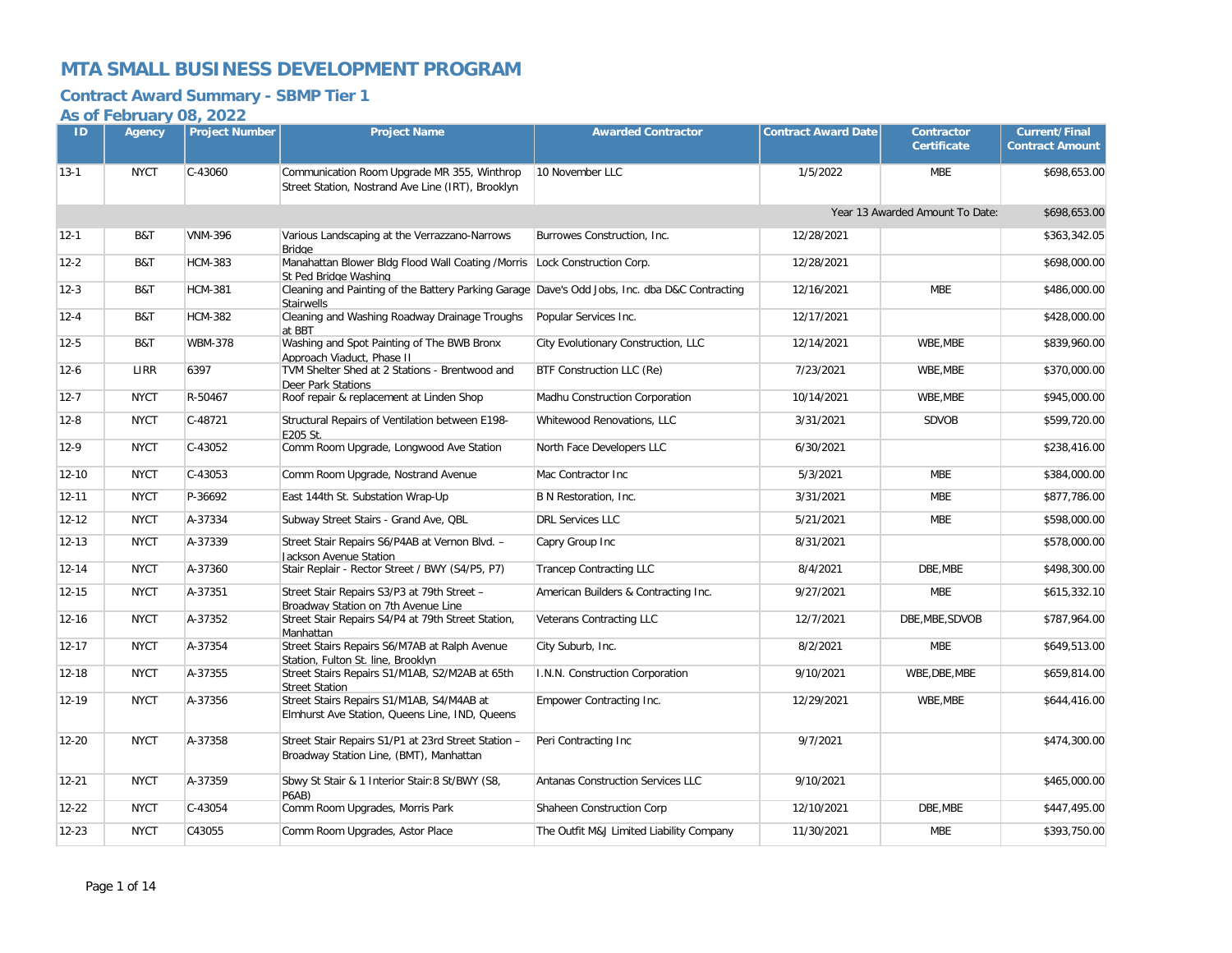### **Contract Award Summary - SBMP Tier 1**

| ID        | Agency      | <b>Project Number</b> | <b>Project Name</b>                                                                                                | <b>Awarded Contractor</b>                                         | <b>Contract Award Date</b> | <b>Contractor</b><br><b>Certificate</b> | <b>Current/Final</b><br><b>Contract Amount</b> |
|-----------|-------------|-----------------------|--------------------------------------------------------------------------------------------------------------------|-------------------------------------------------------------------|----------------------------|-----------------------------------------|------------------------------------------------|
| $12 - 24$ | <b>NYCT</b> | C-43056               | Comm Room Upgrades, 28th Street                                                                                    | Lawrence's Contractor, Inc.                                       | 12/9/2021                  | <b>MBE</b>                              | \$472,000.00                                   |
| $12 - 25$ | <b>NYCT</b> | R-50465               | Replacement of HVAC Units at rooftop of Murphy<br>Tower, 38th Street Yard, Brooklyn.                               | National Veteran Contractors, LLC                                 | 9/17/2021                  | <b>MBE</b>                              | \$585,800.00                                   |
| $12 - 26$ | <b>NYCT</b> | C-43058               | Communication Room Upgrade, Rockaway Park-<br>Beach 116th Street Station, Rockaway Line, Queens                    | Leading Construction Corp.                                        | 12/30/2021                 | <b>MBE</b>                              | \$720,000.00                                   |
| $12 - 27$ | <b>NYCT</b> | C-43062               | MR #170 - Chamber Street, IND, 8th Avenue Line                                                                     | <b>NYCMC Corp</b>                                                 | 12/29/2021                 |                                         | \$560,625.00                                   |
| 12-28     | <b>NYCT</b> | C-43063               | Communication Room Upgrade Room MR 166 14th   PE and Consultants, New York LLC<br><b>Street Station 8th Avenue</b> |                                                                   | 12/30/2021                 | WBE, MBE                                | \$380,000.00                                   |
| 12-29     | <b>NYCT</b> | R-50464               | Replacement of HVAC System at Main Street,<br>Flushing Station. Flushing Line(IRT). Queens                         | Panagios MEP Corp                                                 | 6/30/2021                  | DBE, MBE                                | \$396,220.00                                   |
| $12 - 30$ | <b>NYCT</b> | R-50463               | Install HVAC System: Forest Hills/71 Avenue<br>Station, OBL                                                        | Major Contracting Inc.                                            | 5/7/2021                   | <b>MBE</b>                              | \$522,928.00                                   |
| 12-31     | <b>NYCT</b> | R-50466               | Replace Heating System at Retail Stores, 1720<br>Church Ave., Bklvn                                                | Integrity General Contractors Inc.                                | 3/26/2021                  | DBE, MBE                                | \$282,957.84                                   |
| $12 - 32$ | <b>NYCT</b> | A-37489               | Digital Urban Panel Support / Stair Finishing at<br>Bedford Ave. Station & 1st Ave. Station                        | <b>Empire Construction and Property</b><br>Management Group. Inc. | 3/12/2021                  | WBEDBE,                                 | \$476,507.18                                   |
| $12 - 33$ | <b>NYCT</b> | $C-52157$             | PID CCTV at 103rd Street-Corona Plaza Station                                                                      | Valentine Construction Management, LLC<br>d/b/a VCM               | 12/1/2021                  | DBE.                                    | \$455,617.00                                   |
| 12-34     | <b>NYCT</b> | $C-52158$             | Passenger Identification (PID) CCTV System at 90th Logan Stone Inc.<br><b>Street</b>                               |                                                                   | 11/18/2021                 |                                         | \$411,257.64                                   |
| $12 - 35$ | <b>NYCT</b> | C-52159               | Passenger ID CCTV - 28 St Station / BWY                                                                            | I.S.M. Electric Inc. (Re)                                         | 12/23/2021                 |                                         | \$624,680.00                                   |
| $12 - 36$ | <b>NYCT</b> | $C-52160$             | Passenger Identification CCTV at Prince St Station,<br>Broadway Line, Manhattan                                    | Urban Electrical Corp.                                            | 12/27/2021                 | <b>MBE</b>                              | \$599,000.00                                   |
|           |             |                       |                                                                                                                    |                                                                   |                            | Year 12 Awarded Amount To Date:         | \$19,529,700.81                                |
| $11 - 1$  | B&T         | <b>VNM-402</b>        | Brooklyn Curtain Wall Bridge Preservation                                                                          | Leading Construction Corp.                                        | 12/22/2020                 | <b>MBE</b>                              | \$669,941.23                                   |
| $11 - 2$  | B&T         | <b>RKM-390</b>        | Randall's Island Salt Dome Repairs                                                                                 | Reis/Akar Renovation, Inc.                                        | 12/17/2020                 |                                         | \$377,108.01                                   |
| $11-3$    | B&T         | <b>WBM-376</b>        | Bronx Approach Bridge Preservation and Selected<br>Area Painting. BWB                                              | Unique Construction & Home Improvement<br>Inc.                    | 12/28/2020                 | DBE,                                    | \$623,500.00                                   |
| $11 - 4$  | <b>LIRR</b> | 6348                  | <b>HSF Emergency Generator Replacement</b>                                                                         | PE and Consultants, New York LLC                                  | 2/25/2020                  | WBE.MBE                                 | \$966,483.08                                   |
| $11 - 5$  | <b>LIRR</b> | 6368                  | <b>HSF HVAC Unit Rotator</b>                                                                                       | Lambo Mechanical Inc                                              | 9/30/2020                  |                                         | \$360,960.00                                   |
| $11 - 6$  | LIRR        | 6362                  | Ronkonkoma Parking Garage - Package 4<br>(Reconstruction of N.E. Staircase Tower)                                  | Sega Contracting Corporation                                      | 8/31/2020                  | <b>MBE</b>                              | \$732.102.14                                   |
| $11 - 7$  | LIRR        | 6369                  | Richmond Hill Yard Containment Wall Construction                                                                   | Sandro Construction Inc. (Re)                                     | 10/22/2020                 |                                         | \$154,198.00                                   |
| $11 - 8$  | <b>LIRR</b> | 6369A                 | Richmond Hill Yard Containment Wall                                                                                | Benchmark Trading Corporation                                     | 9/3/2021                   |                                         | \$156.340.35                                   |
| $11-9$    | <b>MNR</b>  | 140041                | Nanuet Station Shelter                                                                                             | Pleasant Contracting Corp.                                        | 12/30/2020                 |                                         | \$914,533.00                                   |
| $11 - 10$ | <b>NYCT</b> | $C-52154$             | Install PID Box and Cables - CCTV at 18th St Station C.L. Electric Corp                                            |                                                                   | 8/31/2020                  | DBE, MBE                                | \$678,690.00                                   |
| $11 - 11$ | <b>NYCT</b> | $C-52152$             | Install PID CCTV System at 28th St Station                                                                         | A.R.S. Electric, LLC                                              | 6/24/2020                  |                                         | \$896,349.00                                   |
| $11 - 12$ | <b>NYCT</b> | $C-52153$             | Install PID Box and Cables - CCTV at 23rd St Station K.A.B. Electric Corp.                                         |                                                                   | 6/26/2020                  | <b>MBE</b>                              | \$840,000.00                                   |
| $11 - 13$ | <b>NYCT</b> | A-37327               | 85 St. and Woodhaven Blvd./JAM                                                                                     | RK Contracting Inc.                                               | 6/5/2020                   |                                         | \$674,303.35                                   |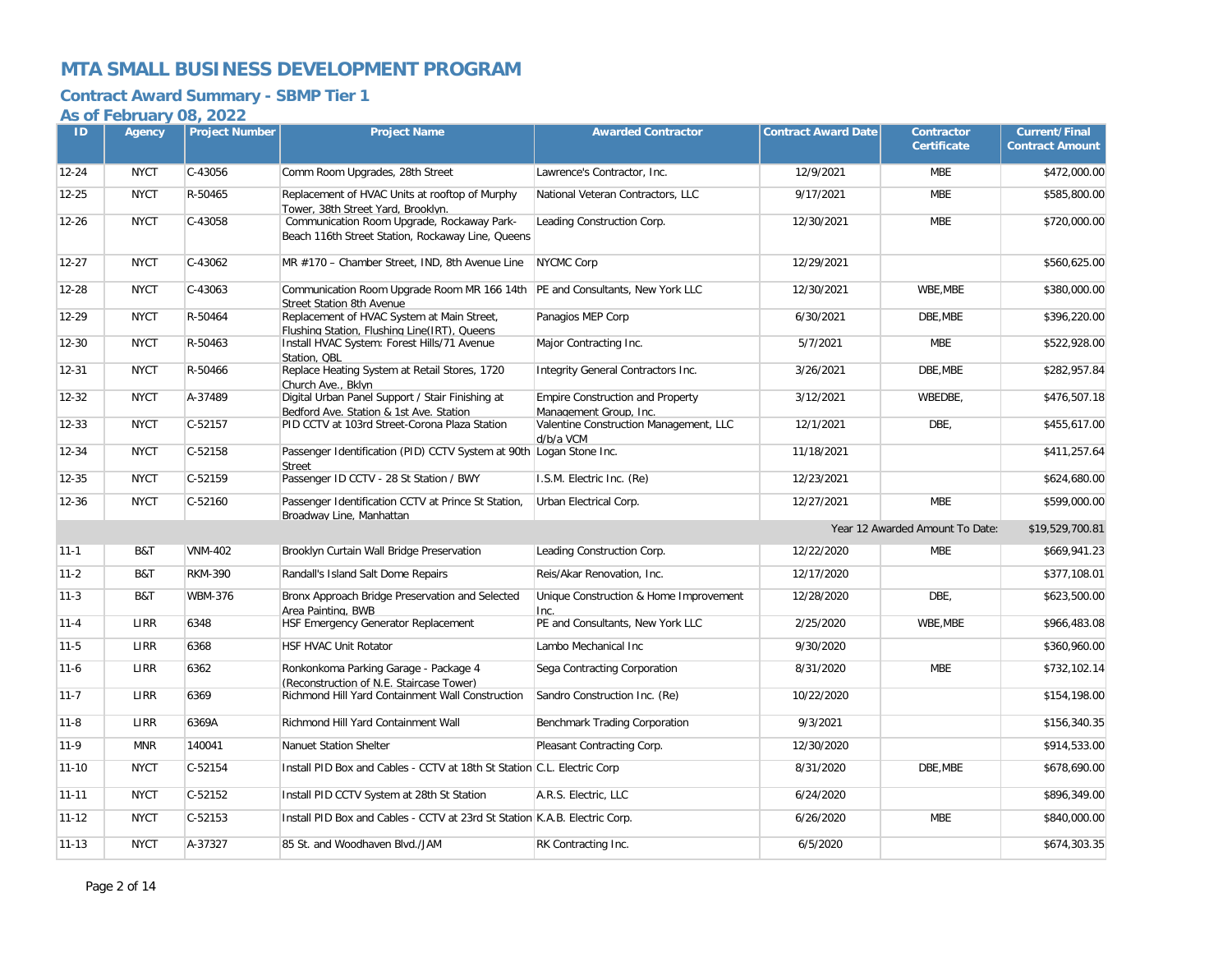### **Contract Award Summary - SBMP Tier 1**

| ID        | Agency      | <b>Project Number</b>    | <b>Project Name</b>                                                                                         | <b>Awarded Contractor</b>                                         | <b>Contract Award Date</b> | <b>Contractor</b><br><b>Certificate</b> | <b>Current/Final</b><br><b>Contract Amount</b> |
|-----------|-------------|--------------------------|-------------------------------------------------------------------------------------------------------------|-------------------------------------------------------------------|----------------------------|-----------------------------------------|------------------------------------------------|
| $11 - 14$ | <b>NYCT</b> | A-37328                  | 75 St. and Cypress Hills/JAM                                                                                | Square Inch Design Corp. (Re)                                     | 6/9/2020                   | WBE, DBE, MBE                           | \$603,736.00                                   |
| $11 - 15$ | <b>NYCT</b> | A-37330                  | Street Stair Repairs (S4/M5/M6AB) at Canal Street<br>Station                                                | <b>Empire Construction and Property</b><br>Management Group, Inc. | 6/24/2020                  | WBEDBE,                                 | \$410,434.00                                   |
| $11 - 16$ | <b>NYCT</b> | A-37332                  | Prince St / Bwy S4/S6                                                                                       | Madhu Construction Corporation                                    | 7/29/2020                  | WBE, MBE                                | \$540,000.00                                   |
|           |             |                          |                                                                                                             |                                                                   |                            | Year 11 Awarded Amount To Date:         | \$9,598,678.16                                 |
| $10-1$    | B&T         | <b>TNM-393</b>           | GARAGE FLOOR PROTECTIVE COATING                                                                             | Logan Stone Inc.                                                  | 2/14/2019                  |                                         | \$352,682.23                                   |
| $10-2$    | B&T         | <b>VNM-395</b>           | Washing / Resealing various Concrete Walls - Staten The Outfit M&J Limited Liability Company<br>Island side |                                                                   | 12/16/2019                 | <b>MBE</b>                              | \$544,600.00                                   |
| $10-3$    | B&T         | CBM-333                  | Pedestrian Sidewalk Improvements near Bay Street National Veteran Contractors, LLC<br>Exit                  |                                                                   | 12/17/2019                 | <b>MBE</b>                              | \$1,113,194.86                                 |
| $10-4$    | B&T         | MMC-1901                 | Abutment Door Repalcement                                                                                   | IBX Services LLC (Re.)                                            | 12/20/2019                 |                                         | \$633.258.00                                   |
| $10-5$    | B&T         | <b>VNC-1701X</b>         | New Engineers Office at the Verrazano Narrows<br>Bridge Service Building.                                   | <b>Empire Construction and Property</b><br>Management Group. Inc. | 1/14/2019                  | WBEDBE,                                 | \$844,770.10                                   |
| $10-6$    | B&T         | <b>VNM-391X / VNC-</b>   | Various Landscaping at the VNB/VNB Service                                                                  | F & S General Construction Inc.                                   | 7/17/2019                  | <b>MBE</b>                              | \$1,066,444.30                                 |
| $10-7$    | B&T         | 1703X<br><b>HHM-393X</b> | Buildina Parkina Lot Fence Replacement<br>Rehabilitation of Stone Retaining Walls                           | North East Atlantic Business Solutions<br>Corporation             | 9/25/2019                  |                                         | \$389,432.00                                   |
| $10-8$    | <b>LIRR</b> | 6333                     | Amityville Station Platform Canopy Roof<br>Rehabilitation                                                   | Pleasant Contracting Corp.                                        | 5/1/2019                   |                                         | \$847,143.54                                   |
| $10-9$    | LIRR        | 6345                     | Buckram Road Landscaping                                                                                    | Industry Standard USA, LLC                                        | 6/17/2019                  | <b>SDVOB</b>                            | \$208,812.37                                   |
| $10-10$   | <b>LIRR</b> | 6350A                    | <b>HSF Lighting Protection</b>                                                                              | Queue Electrical Contractors, Inc.                                | 10/30/2019                 | DBE.MBE                                 | \$1,291,461.19                                 |
| $10 - 11$ | <b>MNR</b>  | MNR 106400               | Larchmont - Stairs                                                                                          | SAAD Construction Corp. (Re)                                      | 10/24/2019                 | WBE, DBE, MBE                           | \$797,056.55                                   |
| $10-12$   | <b>NYCT</b> | R-50425                  | Stapleton Station Improvement, Staten Island<br>Railwav                                                     | Arora Construction Inc                                            | 4/3/2019                   | <b>MBE</b>                              | \$350,990.00                                   |
| $10 - 13$ | <b>NYCT</b> | A-37318                  | Nevins - East Mezzanine & Stair S4/S6                                                                       | Empower Contracting Inc.                                          | 11/26/2019                 | WBE, MBE                                | \$488,416.00                                   |
| $10 - 14$ | <b>NYCT</b> | A-37317                  | Rector St.                                                                                                  | I.N.N. Construction Corporation                                   | 9/18/2019                  | WBE, DBE, MBE                           | \$653,339.00                                   |
| $10 - 15$ | <b>NYCT</b> | A-37321                  | Remedial Structural Work at 80th Str-Hudson Str<br>Station (S1. S2. S3. S4)                                 | Pencol Contracting Corp                                           | 12/6/2019                  | DBE, MBE                                | \$487,900.00                                   |
| $10 - 16$ | <b>NYCT</b> | A-37323                  | Remediation Structural Work at 111th St                                                                     | <b>DRL Services LLC</b>                                           | 12/27/2019                 | <b>MBE</b>                              | \$645,769.00                                   |
| $10 - 17$ | <b>NYCT</b> | A-37324                  | 88 St., 104 St. and Lefferts Blvd./LIB                                                                      | 10 November LLC                                                   | 12/27/2019                 | <b>MBE</b>                              | \$686,000.00                                   |
| $10 - 18$ | <b>NYCT</b> | A-37325                  | Remedial Structural Work at 121st St. Station S1,<br>S2/M1. S3/M2. S4/M3                                    | On Top Renovation Inc.                                            | 12/27/2019                 | DBE, MBE                                | \$515,601.00                                   |
| 10-19     | <b>NYCT</b> | A-37326                  | Remedial Structural Work at 111th Street and 104th Bryce Construction Corporation<br>St. Stations S2.S3     |                                                                   | 12/27/2019                 |                                         | \$454,800.00                                   |
| $10 - 20$ | <b>NYCT</b> | A-37322                  | Stair Repairs RCKWY BLVD/LIB(S1,S2,S3,S4                                                                    | Narula Development Corp                                           | 12/27/2019                 | <b>MBE</b>                              | \$498,000.00                                   |
| $10 - 21$ | <b>NYCT</b> | $C-43764$                | Consolidated Revenue Facility: Security booth<br>Upgrade                                                    | San Sebastian Enterprise Ltd.                                     | 11/25/2019                 | DBE, MBE                                | \$545,711.60                                   |
| $10-22$   | NYCT/DOB    | $C-40610$                | Chassis Wash at Grand Avenue Bus Depot                                                                      | S&S Kings Corp. (Re)                                              | 1/22/2019                  | <b>MBE</b>                              | \$889,911.10                                   |
| $10 - 23$ | NYCT/DOB    | C-40516                  | Jamaica Depot Lots demolition, Phase II                                                                     | RK Contracting Inc.                                               | 5/22/2019                  |                                         | \$648,204.77                                   |
| $10 - 24$ | NYCT/DOB    | BN-18-0125               | <b>ENY Tower Repairs</b>                                                                                    | Honey Construction NY, Inc.                                       | 9/23/2019                  | <b>MBE</b>                              | \$430,000.00                                   |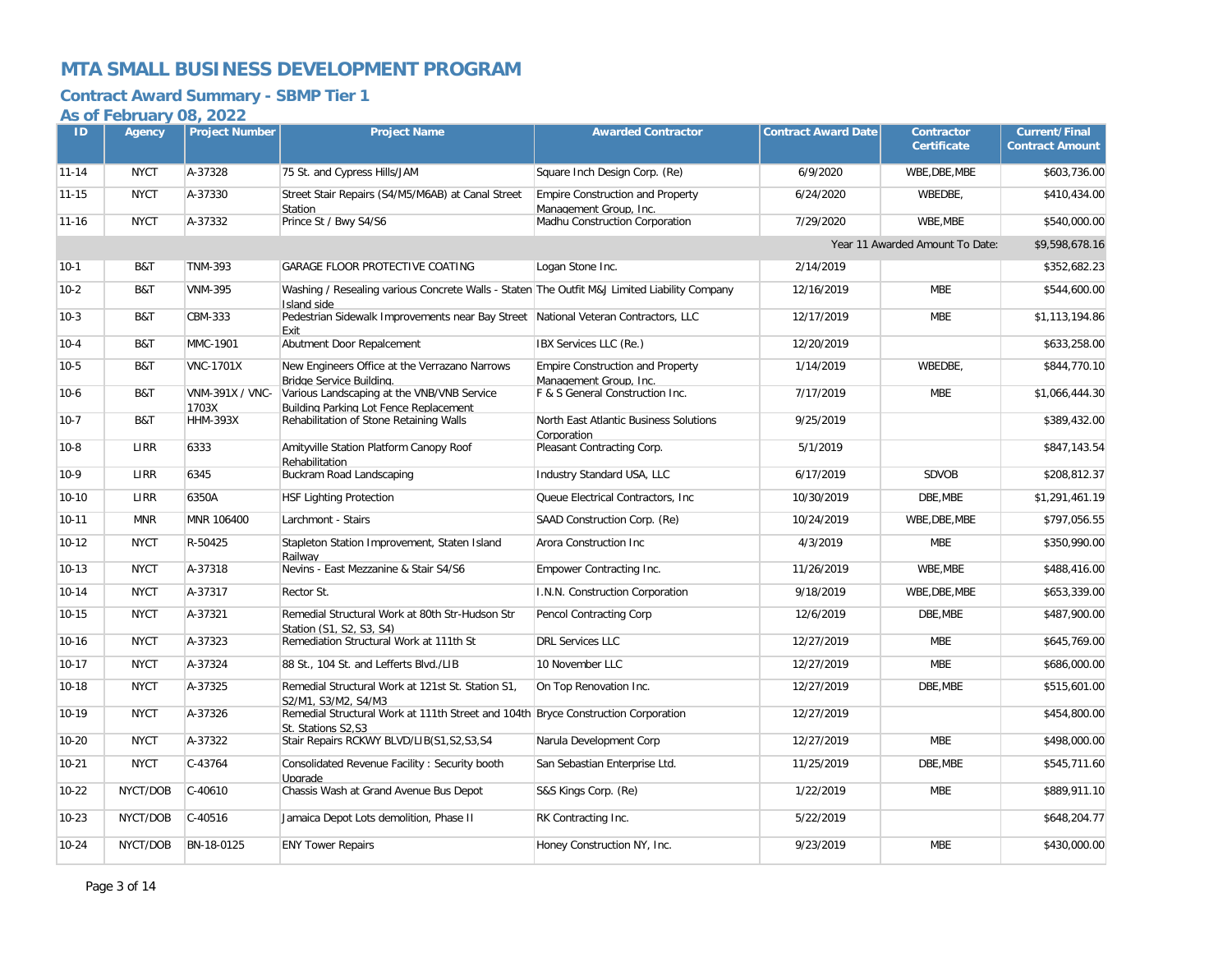### **Contract Award Summary - SBMP Tier 1**

| ID       | Agency      | <b>Project Number</b> | <b>Project Name</b>                                                                      | <b>Awarded Contractor</b>          | <b>Contract Award Date</b> | <b>Contractor</b><br><b>Certificate</b> | <b>Current/Final</b><br><b>Contract Amount</b> |
|----------|-------------|-----------------------|------------------------------------------------------------------------------------------|------------------------------------|----------------------------|-----------------------------------------|------------------------------------------------|
|          |             |                       |                                                                                          |                                    |                            | Year 10 Awarded Amount To Date:         | \$15,383,497.61                                |
| $9 - 1$  | B&T         | <b>TNC-1601</b>       | Throgs Neck Bridge Replacement of Exterior<br>Entranace doors                            | Robert S. Interiors, Inc.          | 12/24/2018                 | <b>MBE</b>                              | \$600.676.97                                   |
| $9 - 2$  | B&T         | <b>WBM-371</b>        | <b>LANDSCAPING AT BWB</b>                                                                | Luxury Construction Co. Inc.       |                            | <b>MBE</b>                              | \$0.00                                         |
| $9 - 3$  | B&T         | <b>WBM-373</b>        | SOIL STABILIZATION UNDER QUEENS APPROACH                                                 | Integrity General Contractors Inc. | 11/8/2018                  | DBE, MBE                                | \$272,426.50                                   |
| $9 - 4$  | B&T         | <b>RKM-370</b>        | QUEENS APPROACH CLEANING AND PAINTING                                                    | AMB Contractors, Inc. (ReRe)       | 11/19/2018                 | <b>MBE</b>                              | \$1,028,328.91                                 |
| $9 - 5$  | B&T         | <b>VNC-1701</b>       | New Engineers Office at the Verrazano Narrows<br>Bridae Service Buildina.                |                                    |                            |                                         | \$0.00                                         |
| $9 - 6$  | <b>NYCT</b> | A-37274               | Stair Rehabilitation S4/M4 @ Grand Ave-QBL Line                                          | Avenue Contracting Inc.            | 9/27/2018                  | <b>MBE</b>                              | \$531,350.00                                   |
| $9 - 7$  | <b>NYCT</b> | A-37290               | Stair Rehabilitation S6 @ 2nd Ave/ 6th Ave Line                                          | Empower Contracting Inc.           | 9/26/2018                  | WBE, MBE                                | \$445,717.41                                   |
| $9 - 8$  | <b>NYCT</b> | A-37291               | Stair Rehabilitation S6 @ Carroll St / 6th Ave Line                                      | IBX Services LLC (Re.)             | 9/30/2018                  |                                         | \$549,000.00                                   |
| $9 - 9$  | <b>NYCT</b> | A-37292               | Stair Rehabilitation S6 @ Church Ave / 6th Ave Line Taylormade Contracting, LLC          |                                    | 9/28/2018                  | <b>MBE</b>                              | \$464,072.00                                   |
| $9 - 10$ | <b>NYCT</b> | A-37294               | Stair Rehabilitation S5 @ Bergen St / East Pkwy Line National Veteran Contractors, LLC   |                                    | 9/27/2018                  | <b>MBE</b>                              | \$601,500.00                                   |
| $9 - 11$ | <b>NYCT</b> | A-37295               | Stair Rehabilitation S1 @ Sterling St / Nostrand Ave Deem Construction Corp (Re)<br>Line |                                    | 9/26/2018                  | DBE, MBE                                | \$689,465.00                                   |
| $9 - 12$ | <b>NYCT</b> | A-37296               | Stair Rehabilitation S1 @ Winthrop St / Nostrand<br>Ave Line                             | J.W.P. Corp.                       | 9/28/2018                  | <b>MBE</b>                              | \$412,366.00                                   |
| $9 - 13$ | <b>NYCT</b> | A-37284               | Stair Rehabilitation S4/M4 @ 57th St/ Broadway<br>Line                                   | Urban Ecospaces, Inc.              | 11/8/2018                  | WBE, DBE, MBE                           | \$484,451.00                                   |
|          |             |                       |                                                                                          |                                    |                            | Year 9 Awarded Amount To Date:          | \$6,079,353.79                                 |
| $8-1$    | B&T         | <b>HCC-1701</b>       | NEW BATHROOMS AT BATTERY PARKING GARAGE   Mach Group Inc.                                |                                    | 7/19/2018                  | <b>MBE</b>                              | \$1,011,599.53                                 |
| $8 - 2$  | B&T         | <b>HCM-371</b>        | MANHATTAN BLOWER BUILDING FRONT DOOR                                                     | S.E.A.L. Solutions, Inc.           | 7/17/2018                  | <b>SDVOB</b>                            | \$256,213.93                                   |
| $8 - 3$  | B&T         | <b>VNM-387</b>        | SIDEWALK REPAIRS ALONG MAJOR AVE                                                         | RK Contracting Inc.                | 6/28/2018                  |                                         | \$449,780.09                                   |
| $8 - 4$  | B&T         | <b>HHM-391</b>        | CONCRETE COATING APPLICATION AT VARIOUS<br><b>HHB</b>                                    | Floracon LLC                       | 2/8/2018                   | <b>MBE</b>                              | \$873,750.98                                   |
| $8-5$    | B&T         | <b>WBM-372</b>        | REPAIR OF BWB SERVICE BUILDING SIDEWALKS<br><b>AND CURBS</b>                             | KSR Construction Corp.             | 6/20/2018                  | <b>MBE</b>                              | \$449,672.78                                   |
| $8-6$    | B&T         | MPM-354               | RESTORATION OF MASONRY ABUTMENTS, PIERS<br>AND EMBANKMENTS AT MPB PEDESTRIAN BRIDGE      | AAA Contracting Services Corp      | 5/8/2018                   | DBE,                                    | \$889,210.96                                   |
| $8 - 7$  | B&T         | <b>RKM-369</b>        | BRONX APPROACH CLEANING AND PAINTING                                                     | HIMA Group Inc.                    | 7/18/2018                  | WBE, MBE                                | \$836,620.59                                   |
| $8-8$    | B&T         | <b>WBC-1501</b>       | OIL TANK SUMP UPGRADE AT THE BRONX-<br><b>WHITESTONE BRIDGE</b>                          | Tedco Group Inc. (Re)              | 3/30/2018                  | <b>MBE</b>                              | \$141,397.76                                   |
| $8-9$    | B&T         | <b>TN-27</b>          | Upgrade Service Building Fire Alarm System                                               | RMD Electric Corp.                 | 5/8/2018                   | <b>MBE</b>                              | \$1,110,922.99                                 |
| $8 - 10$ | B&T         | <b>HHM-387</b>        | <b>OUTFALL ENHANCEMENTS AT AMTRAK</b>                                                    | Lock Construction Corp.            | 7/16/2018                  |                                         | \$562,859.46                                   |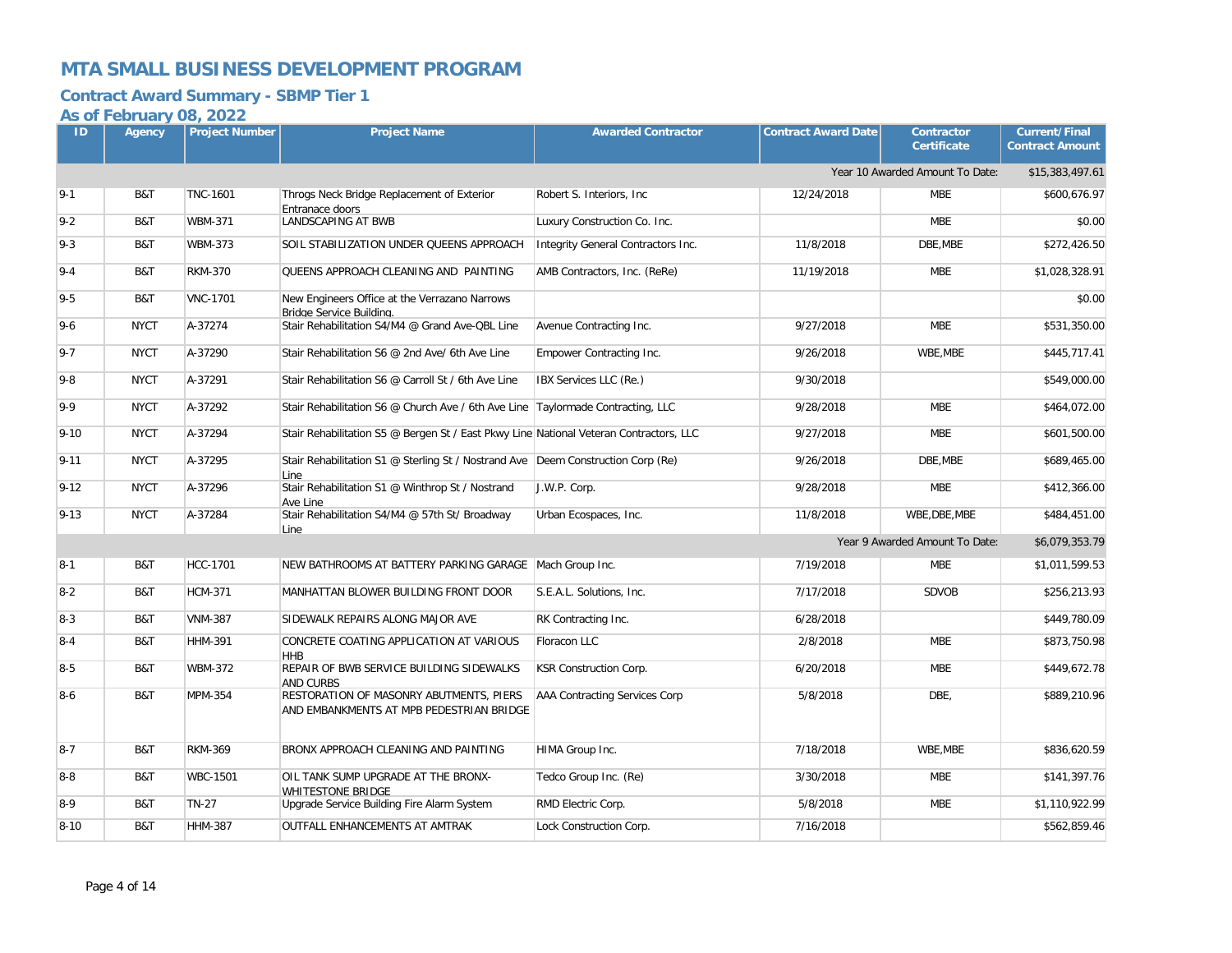### **Contract Award Summary - SBMP Tier 1**

| ID       | Agency       | <b>Project Number</b> | <b>Project Name</b>                                                                         | <b>Awarded Contractor</b>                                         | <b>Contract Award Date</b> | <b>Contractor</b><br><b>Certificate</b> | <b>Current/Final</b><br><b>Contract Amount</b> |
|----------|--------------|-----------------------|---------------------------------------------------------------------------------------------|-------------------------------------------------------------------|----------------------------|-----------------------------------------|------------------------------------------------|
| $8 - 11$ | B&T          | <b>VNM-392</b>        | WASHING/RESEALING OF ABUTMENT WALL                                                          | The Outfit M&J Limited Liability Company                          | 7/23/2018                  | <b>MBE</b>                              | \$336,490.00                                   |
| $8 - 12$ | B&T          | CBC-1701              | REPLACEMENT OF ROADWAY LIGHTING FIXTURES C.L. Electric Corp<br>AT THE CROSS BAY BRIDGE      |                                                                   | 7/26/2018                  | DBE, MBE                                | \$673,294.03                                   |
| $8 - 13$ | <b>LIRR</b>  | 6272                  | KO Bus Loop & Concrete                                                                      | Kanwar Enterprises Corp.                                          | 9/21/2017                  | <b>MBE</b>                              | \$403,702.73                                   |
| $8 - 14$ | LIRR         | 6265                  | New Lost and Found at Penn Station                                                          | <b>Bryce Construction Corporation</b>                             | 11/15/2017                 |                                         | \$822,269.96                                   |
| $8 - 15$ | LIRR         | 6301                  | Huntington Station AC and HSF UCC Painting                                                  | East End Solutions Inc.                                           | 5/31/2018                  | <b>WBE</b>                              | \$796,087.41                                   |
| $8 - 16$ | LIRR         | 6306                  | Pedestrain Walkway/Curb/Chain Link Fence - Locust DAFV Landscaping Corp. dba Ianni<br>Manor | Landscaping                                                       | 6/26/2018                  |                                         | \$547,829.16                                   |
| $8 - 17$ | LIRR         | 6294                  | Group H - Roof, Facilities Improvement - Spray on<br>Roofing, Glass Block Replacement.      | Whitewood Renovations, LLC                                        | 3/9/2018                   | <b>SDVOB</b>                            | \$651,340.13                                   |
| $8 - 18$ | LIRR         | 6295                  | Stewart Manor / Port Jefferson Station<br>Improvements                                      | S&S Kings Corp. (Re)                                              | 4/25/2018                  | <b>MBE</b>                              | \$823,933.06                                   |
| $8 - 19$ | <b>LIRR</b>  | 6270                  | Morris Park Communications Building Interior<br><b>Finishes</b>                             | Integrity General Contractors Inc.                                | 11/1/2017                  | DBE.MBE                                 | \$271,185.00                                   |
| $8 - 20$ | <b>MNR</b>   | 87934                 | Grand Central Terminal, 43rd Street Steam Meter<br>Room Thermal Insulation                  | Narula Development Corp                                           | 10/13/2017                 | <b>MBE</b>                              | \$352,030.98                                   |
| $8 - 21$ | <b>MNR</b>   | 86961                 | <b>Emergency Repairs</b>                                                                    | City Suburb, Inc.                                                 | 11/17/2017                 | <b>MBE</b>                              | \$369,575.99                                   |
| $8 - 22$ | <b>MNR</b>   | 1000048299            | METRO-NORTH WAREHOUSE SWING SPACE<br>PALLET RACK PROJECT                                    | Pencol Contracting Corp                                           | 4/18/2018                  | DBE, MBE                                | \$256,190.00                                   |
| $8 - 23$ | <b>MTACC</b> | MC833MP               | Harriman - Modular Facility                                                                 | Avenue Contracting Inc.                                           | 10/18/2017                 | <b>MBE</b>                              | \$909,500.00                                   |
| $8 - 24$ | <b>NYCT</b>  | A-37222               | St Stairs @ 238 St Bwy/7 Ave Line, S1                                                       | NN Construction, Inc.                                             | 3/29/2018                  | <b>MBE</b>                              | \$774,000.00                                   |
| $8 - 25$ | <b>NYCT</b>  | A-36999               | Street Stairs @ Canal St Broadway Line, P17/P19,                                            | SAAD Construction Corp. (Re)                                      | 3/14/2018                  | WBE, DBE, MBE                           | \$519,600.00                                   |
| $8 - 26$ | <b>NYCT</b>  | A-37204               | Stair Rehabilitation M11/M12 @ 4TH Ave/9th St 4th Envee Construction Inc. (Re)<br>Ave Line  |                                                                   | 7/26/2018                  |                                         | \$284,835.00                                   |
| $8 - 27$ | <b>NYCT</b>  | A-37275               | Stair Rehabilitation S4 @ Fulton St-BCT Line                                                | Shaheen Construction Corp                                         | 7/26/2018                  | DBE.MBE                                 | \$379.789.00                                   |
| $8 - 28$ | <b>NYCT</b>  | A-37288               | Stair Rehabilitation S10 @ Bowery/Nassau Line                                               | On Top Renovation Inc.                                            | 7/27/2018                  | DBE, MBE                                | \$410,924.40                                   |
| $8 - 29$ | <b>NYCT</b>  | A-37280               | Stair Rehabilitation @ 155th St / 8th Ave Line                                              | I.N.N. Construction Corporation                                   | 7/3/2018                   | WBE, DBE, MBE                           | \$907,848.00                                   |
| $8 - 30$ | <b>NYCT</b>  | A-37281               | Stair Rehabilitation @ 79th St / Bway 7th Ave Line                                          | 10 November LLC                                                   | 7/27/2018                  | <b>MBE</b>                              | \$952,675.00                                   |
| $8 - 31$ | <b>NYCT</b>  | A-37282               | Stair Rehabilitation @ 14th St / Bway 7th Ave Line                                          | <b>Empire Construction and Property</b><br>Management Group. Inc. | 6/21/2018                  | WBEDBE,                                 | \$525,785.53                                   |
| $8 - 32$ | <b>NYCT</b>  | A-37283               | Stair Rehabilitation @ Franklin St / Bway 7th Ave<br>Line                                   | Maestro Construction Corp                                         | 7/27/2018                  |                                         | \$873,500.00                                   |
| $8 - 33$ | <b>NYCT</b>  | A-37215               | Stair Rehabilitation @ 50th St / 8th Ave Line                                               | S&P Construction Management, Inc.                                 | 7/30/2018                  | <b>MBE</b>                              | \$850,336.00                                   |
| $8 - 34$ | <b>NYCT</b>  | A-37273               | Stair Rehabilitation S7/M2/M3 @ Kingsbridge Road-<br>Jerome Ave Line                        | Nafees Construction Corp                                          | 7/3/2018                   | <b>MBE</b>                              | \$547,000.00                                   |
| $8 - 35$ | <b>NYCT</b>  | A-37276               | Stair Rehabilitation S7/S8 @ Vernon Blvd/Jackson-<br>Flushing Line                          | <b>Skyview Construction Company</b>                               | 7/30/2018                  | <b>MBE</b>                              | \$969,725.00                                   |
| $8 - 36$ | <b>NYCT</b>  | A-37244               | Repair mezzanine components at Bowery / Nassau<br>Line -                                    | City Suburb, Inc.                                                 | 7/12/2018                  | <b>MBE</b>                              | \$571,688.00                                   |
| $8 - 37$ | <b>NYCT</b>  | A-37206               | Upgrade station lighting                                                                    | K.A.B. Electric Corp.                                             | 7/27/2018                  | <b>MBE</b>                              | \$915,000.00                                   |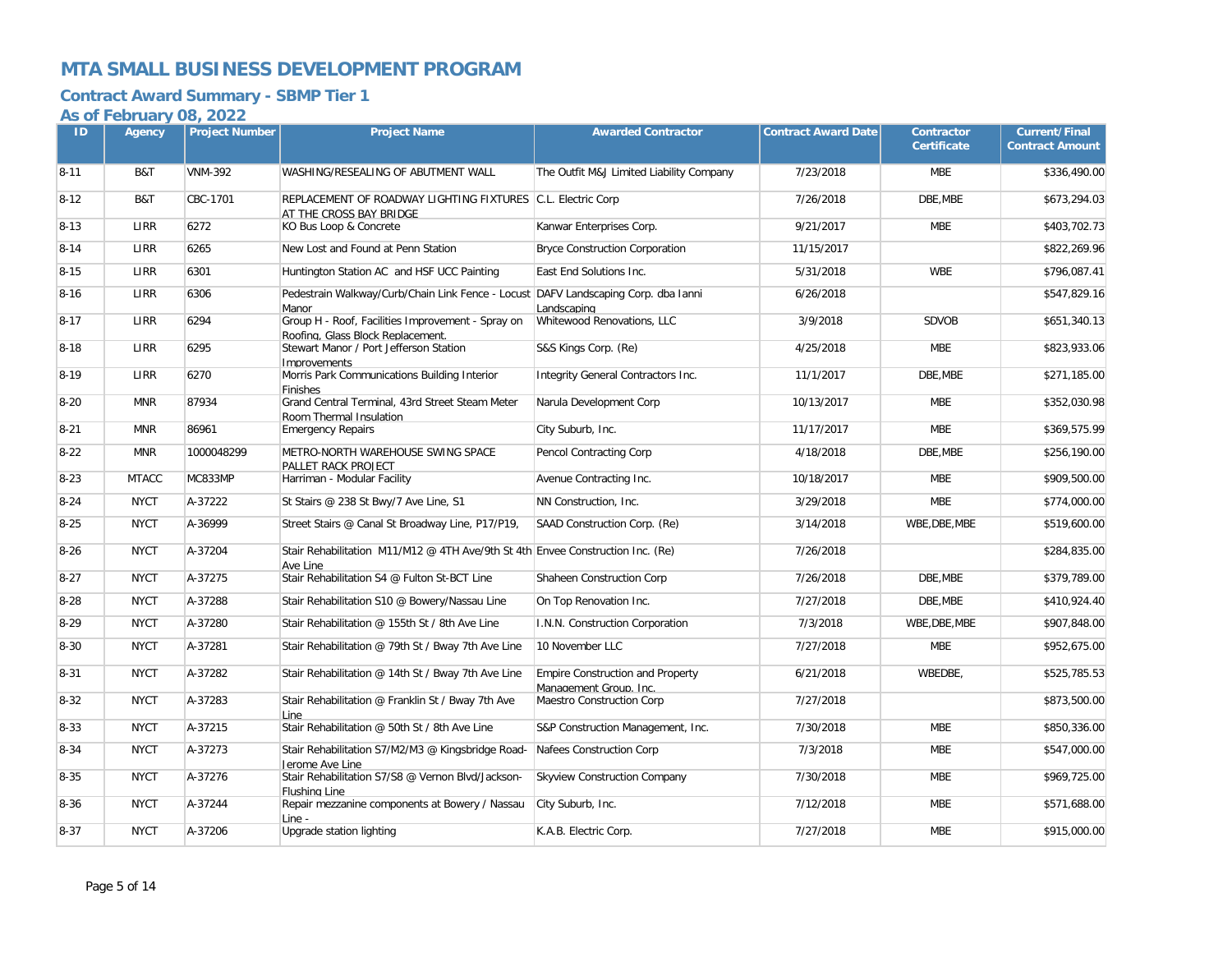### **Contract Award Summary - SBMP Tier 1**

| ID       | $\sim$ $\sim$ $\sim$ $\sim$ $\sim$<br>Agency | $\sim$ $\sim$ $\sim$ $\sim$ $\sim$ $\sim$<br><b>Project Number</b> | <b>Project Name</b>                                                                        | <b>Awarded Contractor</b>                                         | <b>Contract Award Date</b> | Contractor<br><b>Certificate</b> | <b>Current/Final</b><br><b>Contract Amount</b> |
|----------|----------------------------------------------|--------------------------------------------------------------------|--------------------------------------------------------------------------------------------|-------------------------------------------------------------------|----------------------------|----------------------------------|------------------------------------------------|
|          |                                              |                                                                    |                                                                                            |                                                                   |                            |                                  |                                                |
| $8 - 38$ | <b>NYCT</b>                                  | A-37239                                                            | Stair Rehabilitation @ E. Tremont-Westr Farms &<br>174th street WPR Line                   | Evay Development Associates, LLC                                  | 7/27/2018                  | WBE, MBE                         | \$576,268.75                                   |
| 8-39     | NYCT/DOB                                     | C-40609                                                            | Chassis Wash at Gun Hill Bus Depot                                                         | Madhu Construction Corporation                                    | 4/16/2018                  | WBE, MBE                         | \$729,000.00                                   |
| $8 - 40$ | NYCT/DOB                                     | Req # 28852                                                        | Prefabricated office building at ENY                                                       | <b>BCR Construction Corporation</b>                               | 2/2/2018                   |                                  | \$298,670.00                                   |
| $8 - 41$ | NYCT/DOB                                     | B-40613                                                            | New Articulated Chassis Wash at Jackie Gleason Bus EDC Concrete & Rebar Inc. (Re)<br>Depot |                                                                   | 2/2/2018                   |                                  | \$672,702.00                                   |
|          |                                              |                                                                    |                                                                                            |                                                                   |                            | Year 8 Awarded Amount To Date:   | \$25,554,804.20                                |
| $7 - 1$  | B&T                                          | <b>RKM-342</b>                                                     | Pedestrian Ramp Demo                                                                       | <b>KSR Construction Corp.</b>                                     | 6/6/2017                   | <b>MBE</b>                       | \$229,838.18                                   |
| $7 - 2$  | LIRR                                         | 6248                                                               | Locust Manor Railing                                                                       | IBX Services LLC (Re.)                                            | 1/4/2017                   |                                  | \$199,655.00                                   |
| $7 - 3$  | LIRR                                         | 6250                                                               | <b>HSF Substation Roof</b>                                                                 | Alliance Tri-State Maintenance Corp.                              | 5/8/2017                   |                                  | \$190,650.00                                   |
| $7 - 4$  | LIRR                                         | 6254                                                               | New Hyde Park Fence                                                                        | <b>Gravity Construction Corp</b>                                  | 4/26/2017                  | <b>MBE</b>                       | \$16,945.00                                    |
| $7 - 5$  | <b>MNR</b>                                   | 76012                                                              | Harlem 125th Street Station Improvements                                                   | A.R.S. Electric, LLC                                              | 7/11/2017                  |                                  | \$1,157,591.73                                 |
| $7-6$    | <b>MNR</b>                                   | 1000086470                                                         | Madison Parking Garage Door Access Control                                                 | Dhother Construction Inc. (Re)                                    | 7/31/2017                  | <b>MBE</b>                       | \$278,885.00                                   |
| $7 - 7$  | <b>MNR</b>                                   | 1000084668                                                         | Spray foam roofing system @ North White Plains                                             | Siva Real Estate Services, Inc.                                   | 7/26/2017                  | <b>MBE</b>                       | \$274,424.00                                   |
| $7-8$    | <b>NYCT</b>                                  | A-37649                                                            | Help Points at West 8th Ave Station                                                        | Energize Electrical Contracting Corp.                             | 11/17/2016                 |                                  | \$658,608.00                                   |
| $7-9$    | <b>NYCT</b>                                  | A-37651                                                            | Help Points at Woodlawn St. Station and 161st St.<br>Station                               | <b>Elmhurst Electric Corp</b>                                     | 10/24/2016                 | <b>MBE</b>                       | \$764,379.00                                   |
| $7 - 10$ | <b>NYCT</b>                                  | A-37652                                                            | Help Points at Woodside Avenue Station and 46th<br>St. Station                             | J. M. J. Electric Corp.                                           | 1/9/2017                   |                                  | \$916,586.00                                   |
| $7 - 11$ | <b>NYCT</b>                                  | A-37672                                                            | Help Points @ Ocean Parkway, Brighton Line                                                 | Mainstream Electric, Inc.                                         | 1/19/2017                  | DBE, MBE                         | \$579,515.17                                   |
| $7 - 12$ | <b>NYCT</b>                                  | A-37650                                                            | Help Points, Myrtle - Wyckoff Avenue Station on<br>Mvrtle Avenue Line                      | Static Electric Corp (Re)                                         | 4/11/2017                  | <b>MBE</b>                       | \$568,000.00                                   |
| $7 - 13$ | <b>NYCT</b>                                  | A-37653                                                            | Marble Hill 225th Street Station on Broadway 7th<br>Avenue Line and 33rd Street Station    | Energize Electrical Contracting Corp.                             | 3/29/2017                  |                                  | \$839,168.00                                   |
| $7 - 14$ | <b>NYCT</b>                                  | A-37207                                                            | New Street Stairs @ 34th St (S2/M2)                                                        | <b>Empire Construction and Property</b><br>Management Group, Inc. | 6/28/2017                  | WBEDBE,                          | \$259,775.29                                   |
| $7 - 15$ | <b>NYCT</b>                                  | A-37210                                                            | New Street Stairs @ 59th St (S1/M1)                                                        | S&P Construction Management, Inc.                                 | 5/5/2017                   | <b>MBE</b>                       | \$409,086.00                                   |
| $7 - 16$ | <b>NYCT</b>                                  | A-37209                                                            | New Street Stairs @ 34th St, S7                                                            | K. O. TECHNOLOGIES INC.                                           | 6/29/2017                  | <b>MBE</b>                       | \$550,000.00                                   |
| $7 - 17$ | NYCT/DOB                                     | B-40500                                                            | New Bus Washer at Zerega Central Maintenance<br>Facility                                   | Citizen Gen. Contractors Inc.                                     | 2/17/2017                  | <b>MBE</b>                       | \$714,571.00                                   |
| $7 - 18$ | NYCT/DOB                                     | Req # 27938                                                        | Rollup Doors at MCH Bus Depot & Ulmer Park Bus<br>Depot                                    | Ambassador Soloutions Corp.                                       | 7/6/2017                   |                                  | \$184,199.00                                   |
| $7 - 19$ | NYCT/DOB                                     | Req # 32309                                                        | Rollup Doors at Yukon Bus Depot & ENY Bus Depot   BTF Construction LLC (Re)                |                                                                   | 7/12/2017                  | WBE, MBE                         | \$264,343.00                                   |
| $7 - 20$ | NYCT/DOB                                     | Req # 27484                                                        | Window Glass replacement at Tuskegee Bus Depot                                             | Durablis Solutions Inc.                                           | 7/31/2017                  |                                  | \$338,862.41                                   |
|          |                                              |                                                                    |                                                                                            |                                                                   |                            | Year 7 Awarded Amount To Date:   | \$9,395,081.78                                 |
| $6 - 1$  | B&T                                          | <b>WBC-1401</b>                                                    | BX APPROACH (WEST SIDE) SECURITY FENCE                                                     | DYNAMIC CONSTRUCTION COMPANY                                      | 10/20/2015                 | <b>MBE</b>                       | \$307,052.50                                   |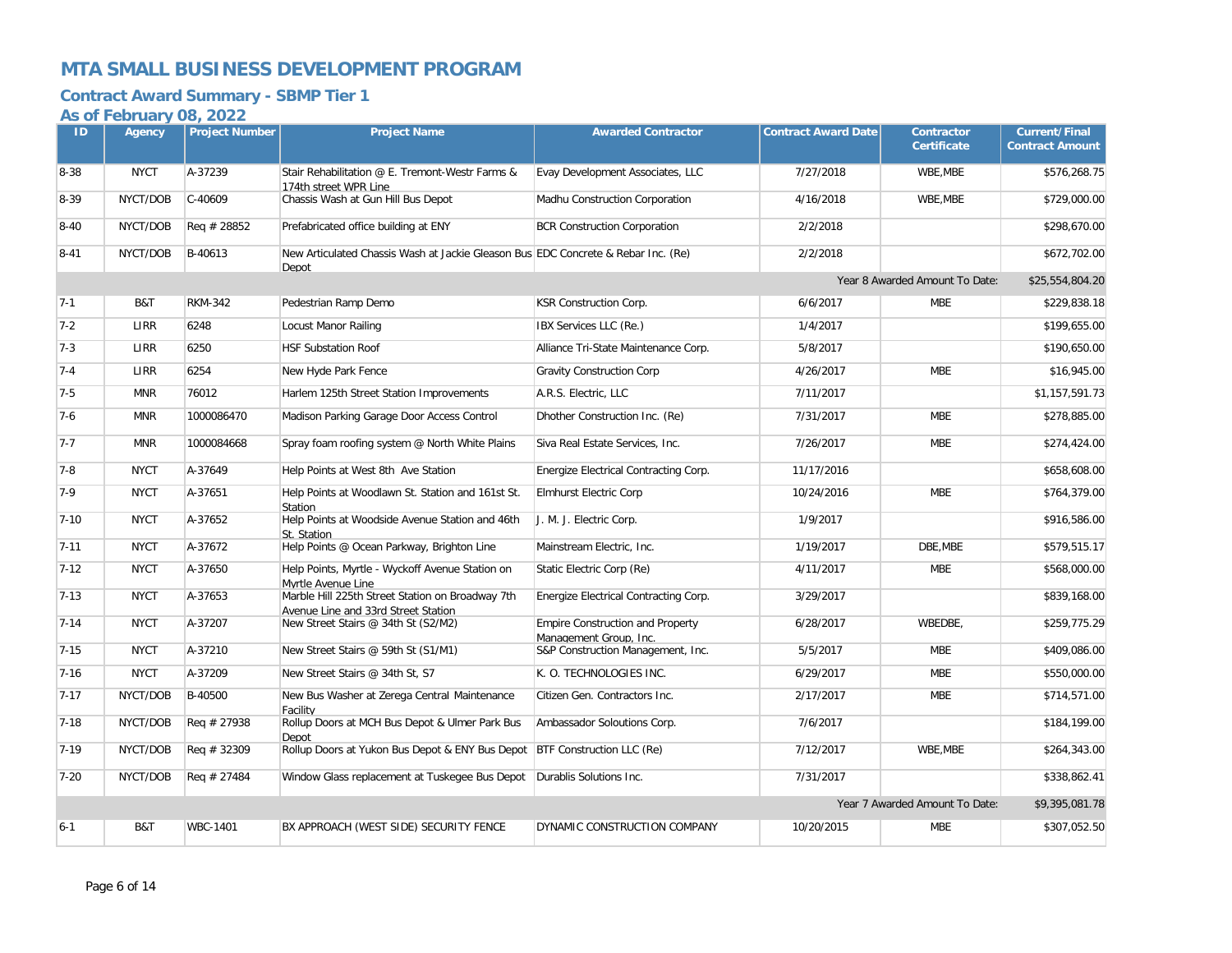### **Contract Award Summary - SBMP Tier 1**

| ID       | <b>Agency</b> | <b>Project Number</b> | <b>Project Name</b>                                                         | <b>Awarded Contractor</b>                       | <b>Contract Award Date</b> | Contractor<br><b>Certificate</b> | <b>Current/Final</b><br><b>Contract Amount</b> |
|----------|---------------|-----------------------|-----------------------------------------------------------------------------|-------------------------------------------------|----------------------------|----------------------------------|------------------------------------------------|
| $6-2$    | B&T           | <b>WBM-364</b>        | SERVICE BLDG POWER WASHING AND REPAIRS                                      | Sky Heights Construction Corp. (Re)             | 2/23/2016                  | WBE.MBE                          | \$150,008.71                                   |
| $6 - 3$  | B&T           | QMM-349               | SIDEWALK REPAIRS                                                            | Red & Blue Construction Corp.                   | 4/19/2016                  | <b>MBE</b>                       | \$881,273.68                                   |
| $6-4$    | B&T           | WBC-1402              | ANCHORAGE AREA IMPROVEMENTS                                                 | SAHEET CONSTRUCTION CORP.                       | 7/14/2016                  | <b>MBE</b>                       | \$530,106.55                                   |
| $6 - 5$  | B&T           | <b>VNM-384</b>        | LILY POND AVE BRIDGE PRESERVATION                                           | Classico Building Maintenance Inc.              | 8/3/2016                   | WBE, DBE, MBE                    | \$459,908.00                                   |
| $6-6$    | B&T           | <b>VNM-382</b>        | MISC. REPAIRS TO SERVICE BUILDING                                           | M. Ali Construction Inc.                        | 8/3/2016                   | <b>MBE</b>                       | \$609,803.67                                   |
| $6 - 7$  | B&T           | <b>TNM-385</b>        | PRUNING/TREE REPLACEMENT AT BRONX APPR.                                     | DAFV Landscaping Corp. dba Ianni<br>Landscaping | 8/5/2016                   |                                  | \$693,575.37                                   |
| $6-8$    | LIRR          | 6233                  | Station AC - Phase 1                                                        | T.J. Wilson Electric Inc. (Re)                  | 4/11/2016                  | <b>MBE</b>                       | \$605,569.50                                   |
| $6 - 9$  | <b>NYCT</b>   | A-36953               | Stair Rehabilitation @ Broadway Station Astoria Line Ko Jin Industries Inc. |                                                 | 12/10/2015                 | <b>MBE</b>                       | \$934,575.00                                   |
| $6 - 10$ | <b>NYCT</b>   | A-37643               | Help Points @ Various Locations                                             | ON DEMAND ELECTRICAL SERVICES INC.              | 4/6/2016                   |                                  | \$740,000.00                                   |
| $6 - 11$ | <b>NYCT</b>   | A-37644               | Help Points @ Various Locations                                             | Energize Electrical Contracting Corp.           | 4/6/2016                   |                                  | \$782,941.00                                   |
| $6 - 12$ | <b>NYCT</b>   | A-37645               | Help Points @ Various Locations                                             | Recchia Electrical Contracting, Corp.           | 7/7/2016                   |                                  | \$785,500.00                                   |
| $6 - 13$ | <b>NYCT</b>   | A-37646               | Help Points @ Various Locations                                             | Ohm's Electrical Corp.                          | 7/7/2016                   | <b>WBE</b>                       | \$771,832.00                                   |
| $6 - 14$ | <b>NYCT</b>   | A-37647               | Help Points @ Various Locations                                             | Commerce Electrical Contracting Corp.           | 7/14/2016                  |                                  | \$893,495.00                                   |
| $6 - 15$ | <b>NYCT</b>   | A-37648               | Help Points @ Various Locations                                             | Northeast Electrical Contractors, Inc.          | 7/14/2016                  |                                  | \$962,182.00                                   |
| $6 - 16$ | NYCT/DOB      | B-40494R              | Queens Village Depot Chassis Wash Replacement                               | Jhally & Jhally Contracting Corporation         | 3/8/2016                   |                                  | \$702,850.00                                   |
| $6 - 17$ | NYCT/DOB      | B-40497               | East New York Lift Replacement                                              | S&P Construction Management, Inc.               | 12/23/2015                 | <b>MBE</b>                       | \$460,575.50                                   |
|          |               |                       |                                                                             |                                                 |                            | Year 6 Awarded Amount To Date:   | \$11,271,248.48                                |
| $5 - 1$  | B&T           | <b>RKM 340</b>        | Clean and Seal Top of Pier Caps at the RI Viaduct,<br><b>RFK Bridae</b>     | CM&E CON, INC. (Re)                             | 4/8/2015                   | DBE, MBE                         | \$319,140.00                                   |
| $5-2$    | B&T           | <b>HHM-374</b>        | Drainage Outfall Maintenance                                                | Classico Building Maintenance Inc.              | 12/5/2014                  | WBE, DBE, MBE                    | \$168,235.00                                   |
| $5-3$    | B&T           | <b>BB-28X2</b>        | Removal of the Suspended Veneer Ceiling Panel<br>System. HLC Tunnel         | J.M.C. Stone Corp. (Re)                         | 11/3/2014                  | DBE,                             | \$548,000.00                                   |
| $5 - 4$  | B&T           | <b>CB-98S</b>         | Demolish Female BTO Trailer                                                 | L & H Construction, Inc. (Re)                   | 12/17/2014                 | <b>MBE</b>                       | \$131,327.04                                   |
| $5-5$    | B&T           | <b>HCM-365</b>        | Sidewalk, Curb and Miscellaneous Repairs, Hugh L.<br>Carev Tunnel           | PETK, Inc.                                      | 1/22/2015                  | DBE, MBE                         | \$692,602.60                                   |
| $5-6$    | B&T           | <b>HCM-366</b>        | Replace Tunnel Vent Building Doors, HLC Tunnel                              | Avenue Contracting Inc.                         | 6/26/2015                  | <b>MBE</b>                       | \$1,130,921.71                                 |
| $5 - 7$  | B&T           | QM-MIT-01             | Backflow valves @QMT                                                        | GERARD'S PLUMBING & HEATING CORP.               | 7/13/2015                  |                                  | \$719,635.38                                   |
| $5-8$    | B&T           | <b>RKM-355</b>        | Misc repairs at R. Moses Bldg                                               | S&S Kings Corp. (Re)                            | 7/14/2015                  | <b>MBE</b>                       | \$863,444.48                                   |
| $5-9$    | LIRR          | 6189                  | <b>HSF HVAC</b>                                                             | Thermo Hydronic Corp                            | 4/20/2015                  | <b>MBE</b>                       | \$436,108.68                                   |
| $5 - 10$ | LIRR          | 6200                  | Hicksville Duct-bank Installation                                           | ACCOLADE CONSTRUCTION GROUP INC. (Re)           | 7/2/2015                   | DBE, MBE                         | \$757,290.00                                   |
| $5 - 11$ | LIRR          | 6203A                 | Oncall paving and related construction, Brooklyn &<br>Nassau                | Manhattan Contractors Corporation               | 7/2/2015                   | <b>WBE</b>                       | \$472,610.00                                   |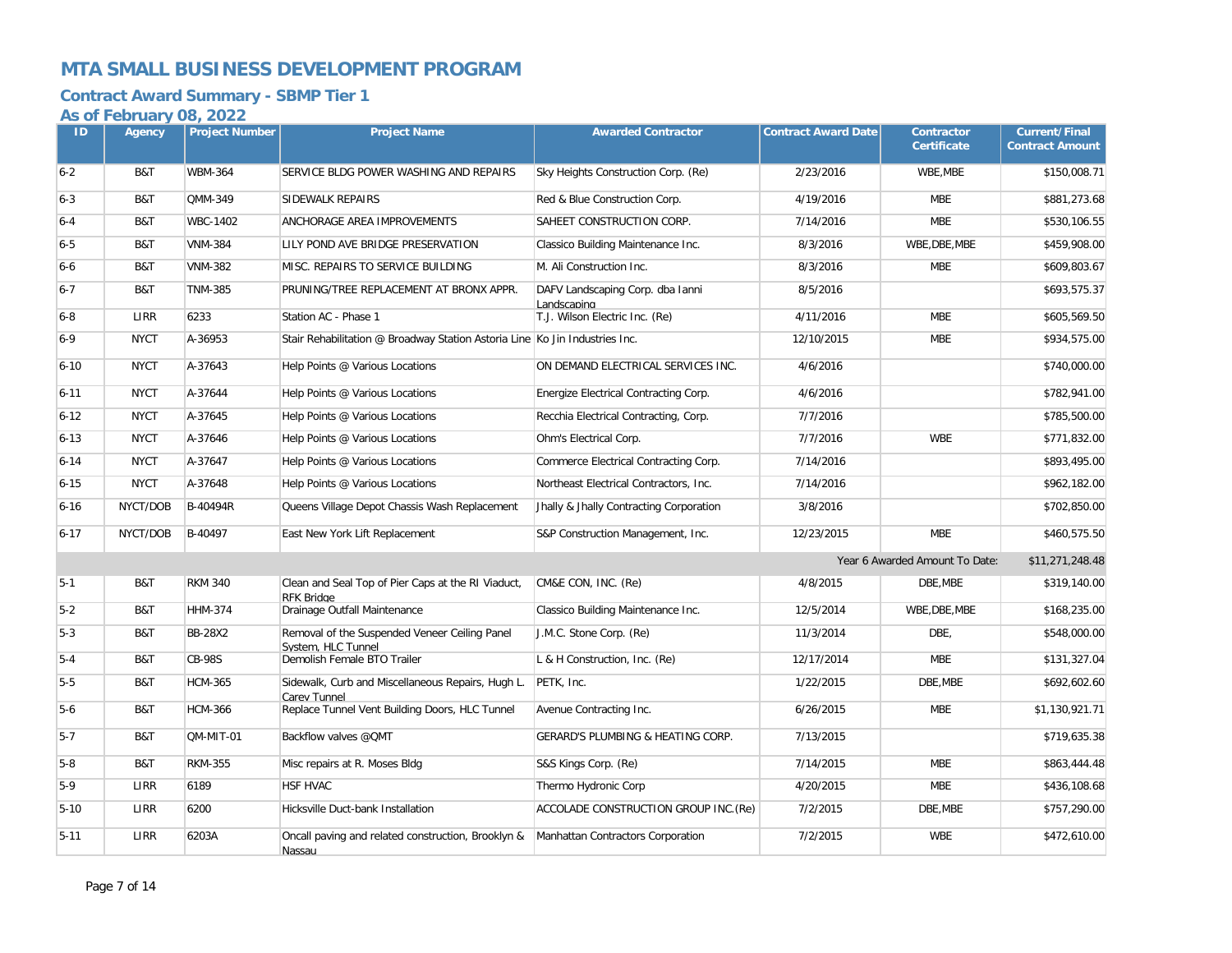# **Contract Award Summary - SBMP Tier 1**

| ID       | Agency      | <b>Project Number</b> | <b>Project Name</b>                                                                  | <b>Awarded Contractor</b>                                  | <b>Contract Award Date</b> | <b>Contractor</b><br><b>Certificate</b> | <b>Current/Final</b><br><b>Contract Amount</b> |
|----------|-------------|-----------------------|--------------------------------------------------------------------------------------|------------------------------------------------------------|----------------------------|-----------------------------------------|------------------------------------------------|
| $5-12$   | LIRR        | 6203B                 | Oncall paving and related construction, East/West<br>Suffolk                         | Manhattan Contractors Corporation                          | 6/30/2015                  | <b>WBE</b>                              | \$0.00                                         |
| $5 - 13$ | LIRR        | 6210                  | <b>Babylon Roof</b>                                                                  | M I T BROTHERS CONSTRUCTION INC.                           | 7/8/2015                   | DBE, MBE                                | \$793,740.45                                   |
| $5 - 14$ | LIRR        | 6214                  | HSF/MTA PD/DPM Space                                                                 | Universal Heating & Air Conditioning, Inc.                 | 7/2/2015                   | <b>WBE</b>                              | \$497,943.01                                   |
| $5 - 15$ | LIRR        | 6209                  | Flushing Main Street-railings                                                        | <b>B &amp; S IRONWORKS, LLC</b>                            | 7/8/2015                   | WBE, DBE, MBE                           | \$714,046.00                                   |
| $5 - 16$ | LIRR        | 6215                  | Mineola Overpass Painting                                                            | Elite Renovation and Builders Corp                         | 7/17/2015                  | <b>MBE</b>                              | \$231,645.00                                   |
| $5 - 17$ | <b>MNR</b>  | 39515                 | New Haven Line Stations Improvements                                                 | CENTURY GENERAL CONTRACTING INC.                           | 12/19/2014                 | DBE, MBE                                | \$287,003.03                                   |
| $5-18$   | <b>MNR</b>  | 43703                 | Paving Harmon Parking Lot                                                            | CHAMPION CONSTRUCTION & INSTALLERS<br>INC.                 | 11/14/2014                 | DBE.MBE                                 | \$509,731.00                                   |
| $5 - 19$ | <b>MNR</b>  | 46369                 | Hartsdale Station Exterior Restoration                                               | Bita Inc.                                                  | 5/19/2015                  | <b>WBE</b>                              | \$318,555.10                                   |
| $5 - 20$ | <b>MNR</b>  | 47911                 | Tarrytown Employee Parking                                                           | CHAMPION CONSTRUCTION & INSTALLERS<br>INC.                 | 7/14/2015                  | DBE, MBE                                | \$466,136.01                                   |
| $5 - 21$ | <b>NYCT</b> | A-36955               | Stairs Rehabilitation @49th St, Broadway Line                                        | ZAMAN CONSTRUCTION CORP.                                   | 7/16/2014                  | <b>MBE</b>                              | \$700,627.00                                   |
| $5 - 22$ | <b>NYCT</b> | A-36952               | Street Stairs Rehab at Jay Street/Metrotech Station,<br>R line                       | APN CONSTRUCTION CORP.                                     | 7/16/2014                  | <b>MBE</b>                              | \$741,825.00                                   |
| $5 - 23$ | <b>NYCT</b> | A-36954               | Stairs Rehabilitation @ Broadway Station Astoria<br>Line                             | 2 SAAB CONSTRUCTION INC.                                   | 10/31/2014                 | <b>MBE</b>                              | \$648,786.00                                   |
| $5 - 24$ | <b>NYCT</b> | A-37621               | Help Points @ Various Locations Jamaica Line                                         | J. M. J. Electric Corp.                                    | 12/26/2014                 |                                         | \$827,004.00                                   |
| $5 - 25$ | <b>NYCT</b> | A-37622               | Help Points @ Various Locations Canarsie Line                                        | Energize Electrical Contracting Corp.                      | 12/26/2014                 |                                         | \$836,420.00                                   |
| $5 - 26$ | <b>NYCT</b> | A-36913               | Stairs Rehabilitation @ Ditmars Blvd., Astoria Line                                  | Red & Blue Construction Corp.                              | 2/18/2015                  | <b>MBE</b>                              | \$797,100.00                                   |
| $5 - 27$ | <b>NYCT</b> | A-36969               | Stairs Rehabilitation @ 23rd St Station/8th Ave Line Excel Interior Contracting Inc. |                                                            | 6/8/2015                   |                                         | \$747,800.14                                   |
| $5 - 28$ | <b>NYCT</b> | A-37623               | Help Points @ Various Locations Canarsie Line                                        | Lerco Electric, LLC                                        | 4/20/2015                  | <b>MBE</b>                              | \$952,000.00                                   |
| $5 - 29$ | <b>NYCT</b> | A-37624               | Help Points @ Various Locations Jerome Line                                          | Static Electric Corp (Re)                                  | 4/14/2015                  | <b>MBE</b>                              | \$919,000.00                                   |
| $5 - 30$ | <b>NYCT</b> | A-37625               | Help Points @ Various Locations Queens Line                                          | Recchia Electrical Contracting, Corp.                      | 7/6/2015                   |                                         | \$1,066,000.00                                 |
| $5 - 31$ | <b>NYCT</b> | A-36978               | Stairs Replacement ((S4/M4) @ 168th street station Bloom Construction Inc.           |                                                            | 7/14/2015                  | <b>MBE</b>                              | \$674,112.00                                   |
| $5 - 32$ | <b>NYCT</b> | A-36979               | Stairs Replacement (S5-6/M5-6) @ 168th street<br>station                             | Corporate Construction & Project<br>Management Inc.        | 7/14/2015                  | WBE.MBE                                 | \$795,000.00                                   |
| $5 - 33$ | <b>NYCT</b> | A-36980               | Stairs Replacement (S7/M7) @ 168th street station                                    | MVG CONSTRUCTION INC.                                      | 7/14/2015                  | <b>MBE</b>                              | \$592,291.00                                   |
| $5 - 34$ | <b>NYCT</b> | A-36970               | Stairs Replacement (S1/P1, S2/P2) @ 23rd & 8th<br>Ave.                               | PETK, Inc.                                                 | 7/14/2015                  | DBE, MBE                                | \$732,000.00                                   |
| $5 - 35$ | <b>NYCT</b> | A-36976               | Stairs Replacement (S3/P3, S4/P4) @ 23rd & 8th<br>Ave.                               | F & S General Construction Inc.                            | 7/14/2015                  | <b>MBE</b>                              | \$766,785.00                                   |
| $5 - 36$ | <b>NYCT</b> | A-36971               | Stairs Replacement (S7/P7, S8/P8) @ 23rd & 8th<br>Ave.                               | Renatus Construction LLC (PKW General<br>Contracting. LLC) | 7/14/2015                  | WBE, DBE, MBE                           | \$624,800.00                                   |
| $5 - 37$ | <b>NYCT</b> | A-36977               | Stairs Replacement (S9/P9, S10/P10) @ 23rd & 8th V.I.V. CONTRACTING CORP.<br>Ave.    |                                                            | 7/14/2015                  | <b>WBE</b>                              | \$706,200.00                                   |
| $5 - 38$ | NYCT/DOB    | $C-40230$             | Jackie Gleason Sliding Gate Replacement                                              | Dhother Construction Inc. (Re)                             | 10/31/2014                 | <b>MBE</b>                              | \$920,850.00                                   |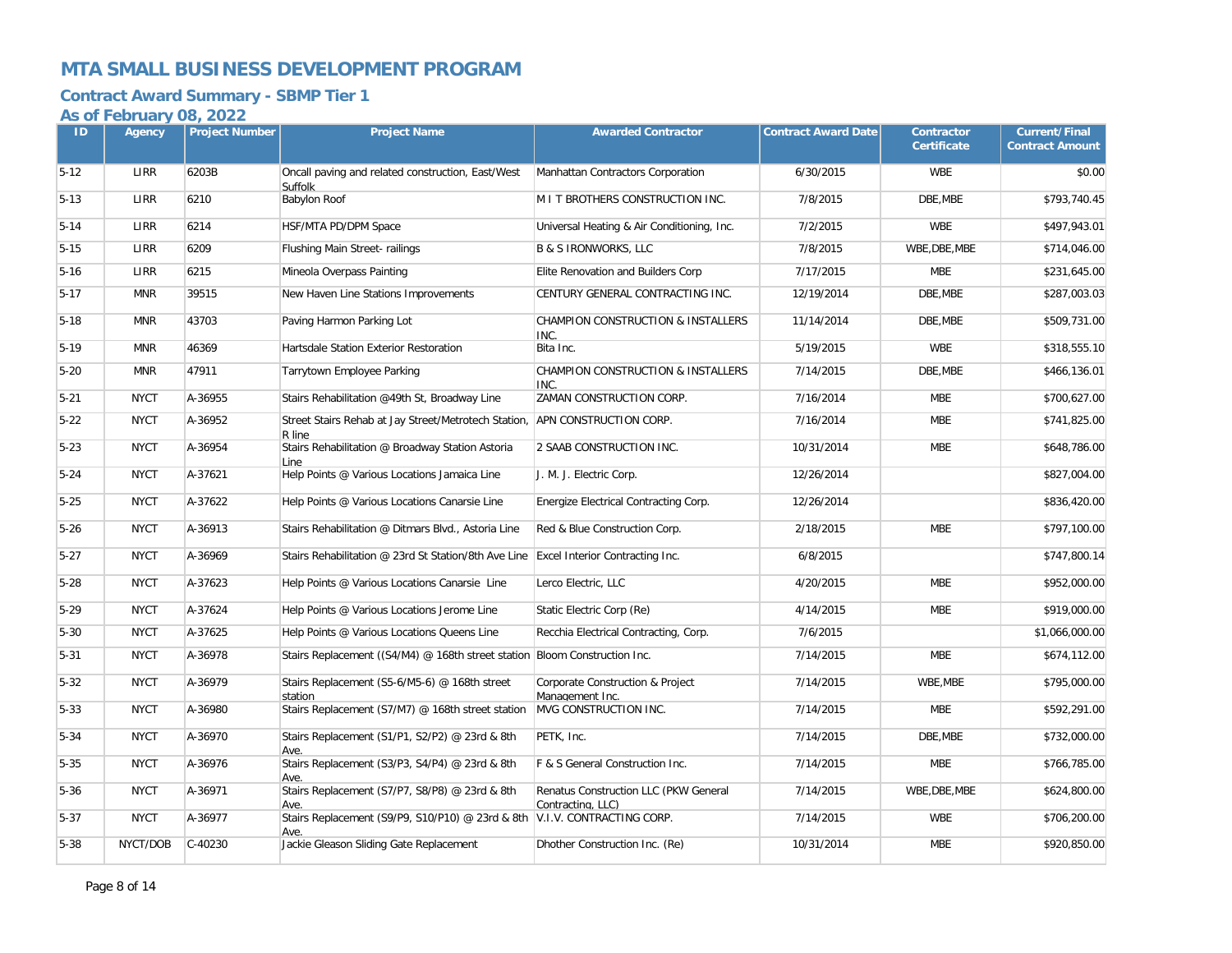### **Contract Award Summary - SBMP Tier 1**

| ID       | Agency      | <b>Project Number</b> | <b>Project Name</b>                                                                                              | <b>Awarded Contractor</b>                        | <b>Contract Award Date</b> | <b>Contractor</b><br><b>Certificate</b> | <b>Current/Final</b><br><b>Contract Amount</b> |
|----------|-------------|-----------------------|------------------------------------------------------------------------------------------------------------------|--------------------------------------------------|----------------------------|-----------------------------------------|------------------------------------------------|
| $5 - 39$ | NYCT/DOB    | C-40232               | MJQ Chassis Wash                                                                                                 | SHRI CONSTRUCTION, CORP.                         | 4/17/2015                  | MBE                                     | \$809,100.00                                   |
| $5 - 40$ | NYCT/DOB    | $C-40233$             | Tuskegee Airmen (100 St) Fireproofing (Mezz, 1st<br>floor, 2nd floor)                                            | Lux Builders, Inc.                               | 7/14/2015                  | <b>MBE</b>                              | \$379,000.00                                   |
| $5 - 41$ | NYCT/DOB    | $C-40255$             | Tuskegee Airmen (100 St) Fireproofing (3rd floor,<br>4th floor)                                                  | R J Green Construction Corp.                     | 7/14/2015                  | <b>MBE</b>                              | \$450,000.00                                   |
|          |             |                       |                                                                                                                  |                                                  |                            | Year 5 Awarded Amount To Date:          | \$25,744,814.63                                |
| $4 - 1$  | B&T         | QMM-341               | Curb and Sidewalk Repairs at the Queens Midtown<br>Tunnel                                                        | WIGGINS ENTERPRISES LLC                          | 10/15/2013                 | <b>MBE</b>                              | \$321,449.61                                   |
| $4 - 2$  | B&T         | <b>HHM-368</b>        | Drainage Outfall Maintenance                                                                                     | 2 SAAB CONSTRUCTION INC.                         | 12/4/2013                  | <b>MBE</b>                              | \$156,000.00                                   |
| $4 - 3$  | B&T         | QM-01X PH 1           | C-Post Garage Rehabilitation and Workshops, QMT                                                                  | CNA ENTERPRISES INC.                             | 12/27/2013                 |                                         | \$1,079,122.13                                 |
| $4 - 4$  | B&T         | QM-01X PH 4           | Facility Engineer Building Rehabilitation, QMT                                                                   | ZION CONTRACTING, LLC                            | 12/27/2013                 | DBE, MBE                                | \$1,308,139.44                                 |
| $4 - 5$  | B&T         | <b>MP-06A</b>         | North Abutment Concrete Repairs and Electrical<br>Work. MPB                                                      | SHRI CONSTRUCTION, CORP.                         | 2/5/2014                   | <b>MBE</b>                              | \$670,191.87                                   |
| $4 - 6$  | B&T         | <b>MP-06B</b>         | South Abutment Concrete Repairs and Electrical<br>Work, MPB                                                      | VERDUGOS GENERAL CONTRACTORS CORP.               | 2/5/2014                   | <b>MBE</b>                              | \$851,416.08                                   |
| $4 - 7$  | B&T         | <b>MP-99S</b>         | Replacement of Navigation Lights and Security<br>Lighting, Marine Parkway - Gil Hodges Memorial<br><b>Bridge</b> | Gold Star Electrical, Inc.                       | 5/30/2014                  | <b>MBE</b>                              | \$670,131.14                                   |
| $4 - 8$  | B&T         | <b>MPM-340B</b>       | Roadside Improvements- Guiderail and Impact<br>Attenuators. Marine Parkwav Bridge                                | Minhas General Contractor Company, LLC           | 7/14/2014                  | DBE.MBE                                 | \$843,499.30                                   |
| $4 - 9$  | LIRR        | 6135                  | Ronkonkoma Parking Garage                                                                                        | Ameri Restoration Inc.                           | 9/3/2013                   | <b>MBE</b>                              | \$684,000.00                                   |
| $4 - 10$ | <b>LIRR</b> | 6146                  | Hillside Maintenance Complex- Hillside<br>FacilityBuilding No.2, 3rd FL, Electrolysis Test Lab                   | GHUMMAN CONSTRUCTION, INC.                       | 2/10/2014                  | <b>MBE</b>                              | \$219,700.00                                   |
| $4 - 11$ | LIRR        | 6145                  | Shea Yard                                                                                                        | PMY Construction Corp.                           | 3/20/2014                  |                                         | \$408,188.00                                   |
| $4 - 12$ | <b>LIRR</b> | 6154                  | Jamaica Building                                                                                                 | FAITH CONSTRUCTION INC.                          | 4/1/2014                   |                                         | \$715,273.67                                   |
| $4 - 13$ | LIRR        | 6147                  | Harold Tower Rehabilitation                                                                                      | Kapris, Inc.                                     | 4/9/2014                   | DBE.MBE                                 | \$310,633.98                                   |
| $4 - 14$ | LIRR        | 6163                  | UCC/Pump House Roof                                                                                              | IMPERIAL GENERAL CONSTRUCTION, CORP.             | 6/18/2014                  |                                         | \$481,451.33                                   |
| $4 - 15$ | LIRR        | 6164                  | Fire Pump and boiler tube Replacement at HSF                                                                     | GERARD'S PLUMBING & HEATING CORP.                | 6/23/2014                  |                                         | \$467,732.38                                   |
| $4 - 16$ | <b>MNR</b>  | 1000024567            | Crestwood and NWP Platform Lighting Rehabilitation FAZE ELECTRICAL CONTRACTING                                   | <b>INCORPORATED</b>                              | 12/18/2013                 | DBE, MBE                                | \$309,055.56                                   |
| $4 - 17$ | <b>MNR</b>  | 1000031585            | Overpass Floor Rehab at Dobbs Ferry, Spytundyvil,<br>Cortlandt                                                   | Malcolm Patrick Corporation                      | 7/14/2014                  | DBE.MBE                                 | \$256.578.75                                   |
| $4 - 18$ | <b>NYCT</b> | C-40215               | 3 AFC Office Upgrades at two bus depots (Fresh<br>Pond and Queens Village bus depots)                            | CITYWIDE BUILDING RESTORATION, INC.              | 8/30/2013                  |                                         | \$1,027,574.99                                 |
| $4 - 19$ | <b>NYCT</b> | A-37583               | Help Points @ Burke Ave & Allerton Ave Stations                                                                  | ON DEMAND ELECTRICAL SERVICES INC.               | 10/23/2013                 |                                         | \$792,109.00                                   |
| $4 - 20$ | <b>NYCT</b> | A-36899               | Rehabilitation of Ventilators - Montrose Ave Station                                                             | ALLIANCE TRI-STATE CONSTRUCTION, INC.            | 11/27/2013                 |                                         | \$851,487.00                                   |
| $4 - 21$ | <b>NYCT</b> | A-36917               | Rehabilitation of Ventilators - Clinton-Washington<br>Station (East of Waverly Ave)                              | DYNAMIC CONSTRUCTION COMPANY                     | 11/27/2013                 | <b>MBE</b>                              | \$772,550.00                                   |
| $4 - 22$ | <b>NYCT</b> | A-37579               | Help Points @ Avenue N & Avenue X Stations                                                                       | Lashay's Construction & Development Co.,<br>Inc. | 12/19/2013                 | DBE, MBE                                | \$952,525.30                                   |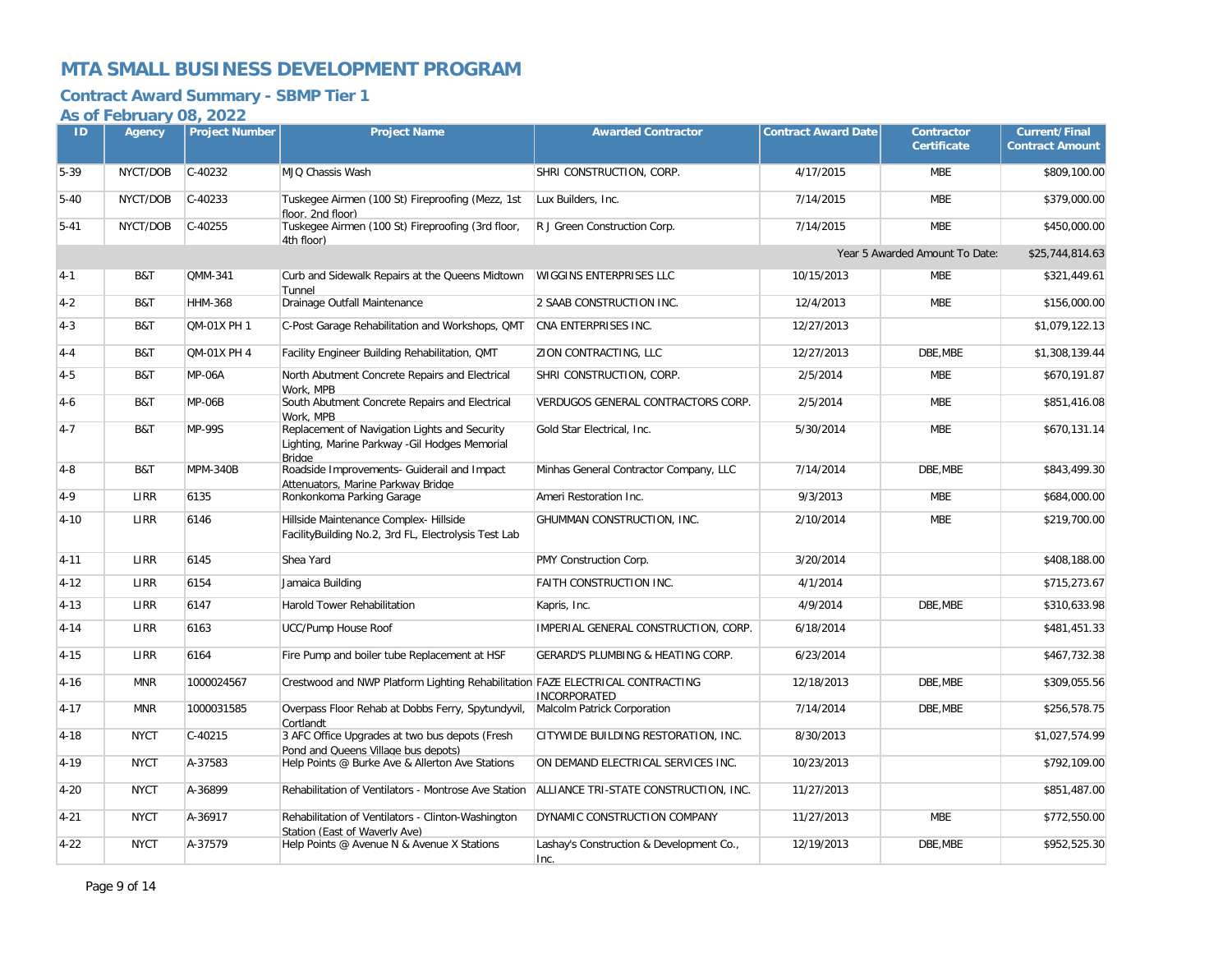### **Contract Award Summary - SBMP Tier 1**

| ID       | <b>Agency</b> | <b>Project Number</b> | <b>Project Name</b>                                                                                                     | <b>Awarded Contractor</b>                              | <b>Contract Award Date</b> | <b>Contractor</b><br><b>Certificate</b> | <b>Current/Final</b><br><b>Contract Amount</b> |
|----------|---------------|-----------------------|-------------------------------------------------------------------------------------------------------------------------|--------------------------------------------------------|----------------------------|-----------------------------------------|------------------------------------------------|
| $4 - 23$ | <b>NYCT</b>   | A-37580               | Help Points @ Avenue I & Bay Pkwy(22nd Ave)<br><b>Stations</b>                                                          | Commerce Electrical Contracting Corp.                  | 12/19/2013                 |                                         | \$827,672.00                                   |
| $4 - 24$ | <b>NYCT</b>   | A-36914               | Street Stairs S1/M1, S4/M4 @ Ditmars Blvd., Astoria Reality Construction Inc.<br>Line                                   |                                                        | 12/27/2013                 | DBE, MBE                                | \$647,054.00                                   |
| $4 - 25$ | <b>NYCT</b>   | A-36915               | Street Stairs S1 & S2 @ 39th Avenue, Astoria Line                                                                       | <b>HIBUILD LLC</b>                                     | 12/26/2013                 | DBE.MBE                                 | \$796,774.32                                   |
| $4 - 26$ | <b>NYCT</b>   | A-36898               | Rehabilitation of Ventilators - Elmhurst Ave Station<br>(North of Broadway)                                             | <b>FALCON BUILDER INC.</b>                             | 2/7/2014                   |                                         | \$981,000.00                                   |
| $4 - 27$ | <b>NYCT</b>   | A-37584               | Help Points @ Bronx Park East & 82nd St-Jackson<br><b>Height Stations</b>                                               | Lerco Electric, LLC                                    | 2/28/2014                  | <b>MBE</b>                              | \$901,272.00                                   |
| $4 - 28$ | <b>NYCT</b>   | A-37585               | Help Points @ Fisk Ave(69th) & Lincoln(52nd)<br><b>Stations</b>                                                         | F.W. CLARKE ELECTRICAL CONTRACTORS,<br>INC.            | 3/18/2014                  | <b>MBE</b>                              | \$865,472.00                                   |
| $4 - 29$ | <b>NYCT</b>   | A-36946               | Rehabilitation of Ventilators - Elmhurst Ave Station<br>(South of Broadway)                                             | SUPERIOR BUILDERS II INC.                              | 4/16/2014                  |                                         | \$1,087,379.00                                 |
| $4 - 30$ | <b>NYCT</b>   | A-36947               | Rehabilitation of Ventilators - Grand Street Station                                                                    | Ko Jin Industries Inc.                                 | 4/10/2014                  | <b>MBE</b>                              | \$1,100,886.00                                 |
| $4 - 31$ | <b>NYCT</b>   | A-36948               | Rehabilitation of Ventilators - Clinton-Washington<br>Station (West of Waverly Ave)                                     | SH5 Construction Corporation                           | 6/11/2014                  | WBE, MBE                                | \$653,340.00                                   |
| $4 - 32$ | <b>NYCT</b>   | A-37586               | Help Points @ Moshulu Pkwy & Bedford Park Blvd<br><b>Stations</b>                                                       | Recchia Electrical Contracting, Corp.                  | 6/26/2014                  |                                         | \$640,672.00                                   |
| $4 - 33$ | <b>NYCT</b>   | A-36962               | Stairs Rehabilitation @ 9th St, 4th Avenue Line                                                                         | RUKH ENTERPRISES, INC.                                 | 6/26/2014                  | DBE.MBE                                 | \$587,416.32                                   |
| $4 - 34$ | <b>NYCT</b>   | A-36959               | Stairs Rehabilitation @ Rockaway Ave, Fulton St<br>Line                                                                 | TRI STATE CONSTRUCTION & MASONRY<br>CORP.              | 6/26/2014                  | DBE, MBE                                | \$612,000.00                                   |
| $4 - 35$ | <b>NYCT</b>   | A-36960               | Stairs Rehabilitation @ Rockaway Ave, Fulton St<br>Line                                                                 | BLH CONSTRUCTION, INC.                                 | 6/26/2014                  | <b>MBE</b>                              | \$614,786.00                                   |
| $4 - 36$ | <b>NYCT</b>   | A-36957               | Stairs Rehabilitation @ Clinton Washington Ave,<br>Fulton St Line                                                       | V.I.V. CONTRACTING CORP.                               | 6/27/2014                  | <b>WBE</b>                              | \$943,000.00                                   |
| $4 - 37$ | <b>NYCT</b>   | A-36958               | Stairs Rehabilitation @ Clinton Washington Ave,<br><b>Fulton St Line</b>                                                | GS TECHNO BUILDERS INC.                                | 6/27/2014                  | <b>MBE</b>                              | \$653,700.00                                   |
| $4 - 38$ | <b>NYCT</b>   | A-36912               | Component Repair Work at Morgan Avenue Station, DOUBLE M CONSTRUCTION, INC.<br>Canarsie Line (BMT), Borough of Brooklyn |                                                        | 7/14/2014                  |                                         | \$933,700.00                                   |
| 4-39     | NYCT/DOB      | C-40227               | New Elevator at MAC9, Queens Village Bus Depot                                                                          | DELL CONSTRUCTION INC (formerly S & W<br>CONSTRUCTION) | 10/8/2013                  |                                         | \$350,360.00                                   |
| $4 - 40$ | NYCT/DOB      | C-40207               | New Concrete Floor (lifts replacement) at MTV<br>Depot                                                                  | DRAGAN-DJORDJE CONSTRUCTION CORP.                      | 11/5/2013                  |                                         | \$565,712.38                                   |
| $4 - 41$ | NYCT/DOB      | C-40226               | Apron pavement repairs at Jackie Gleason                                                                                | Red & Blue Construction Corp.                          | 12/17/2013                 | <b>MBE</b>                              | \$873,680.00                                   |
|          |               |                       |                                                                                                                         |                                                        |                            | Year 4 Awarded Amount To Date:          | \$28,784,685.55                                |
| $3 - 1$  | B&T           | <b>HHM-366</b>        | Henry Hudson Parkway Drainage Channel Cleaning                                                                          | Red & Blue Construction Corp.                          | 9/17/2012                  | <b>MBE</b>                              | \$246,779.00                                   |
| $3-2$    | B&T           | <b>RKM-325</b>        | Wards Island Anchorage Drainage Improvements                                                                            | MASTERPIECE U.S. INC.                                  | 11/15/2012                 |                                         | \$694,820.00                                   |
| $3 - 3$  | B&T           | <b>RKM-341</b>        | Spall Removal and Netting Placement, All MTA B&T B & R CONSTRUCTION SERVICES CORP<br>Facilities                         |                                                        | 4/22/2013                  |                                         | \$796,744.36                                   |
| $3 - 4$  | B&T           | <b>RKM-334</b>        | Restore Pedestrian Ramp Railings at the Bronx<br>Truss                                                                  | Malcolm Patrick Corporation                            | 5/31/2013                  | DBE, MBE                                | \$432,543.00                                   |
| $3-5$    | B&T           | <b>RKM-338</b>        | Clean and Seal Top of Pier Caps at the Queens<br>Approach, RFK Bridge                                                   | ACME CONTRACTING CORP.                                 | 6/21/2013                  | <b>MBE</b>                              | \$218,312.00                                   |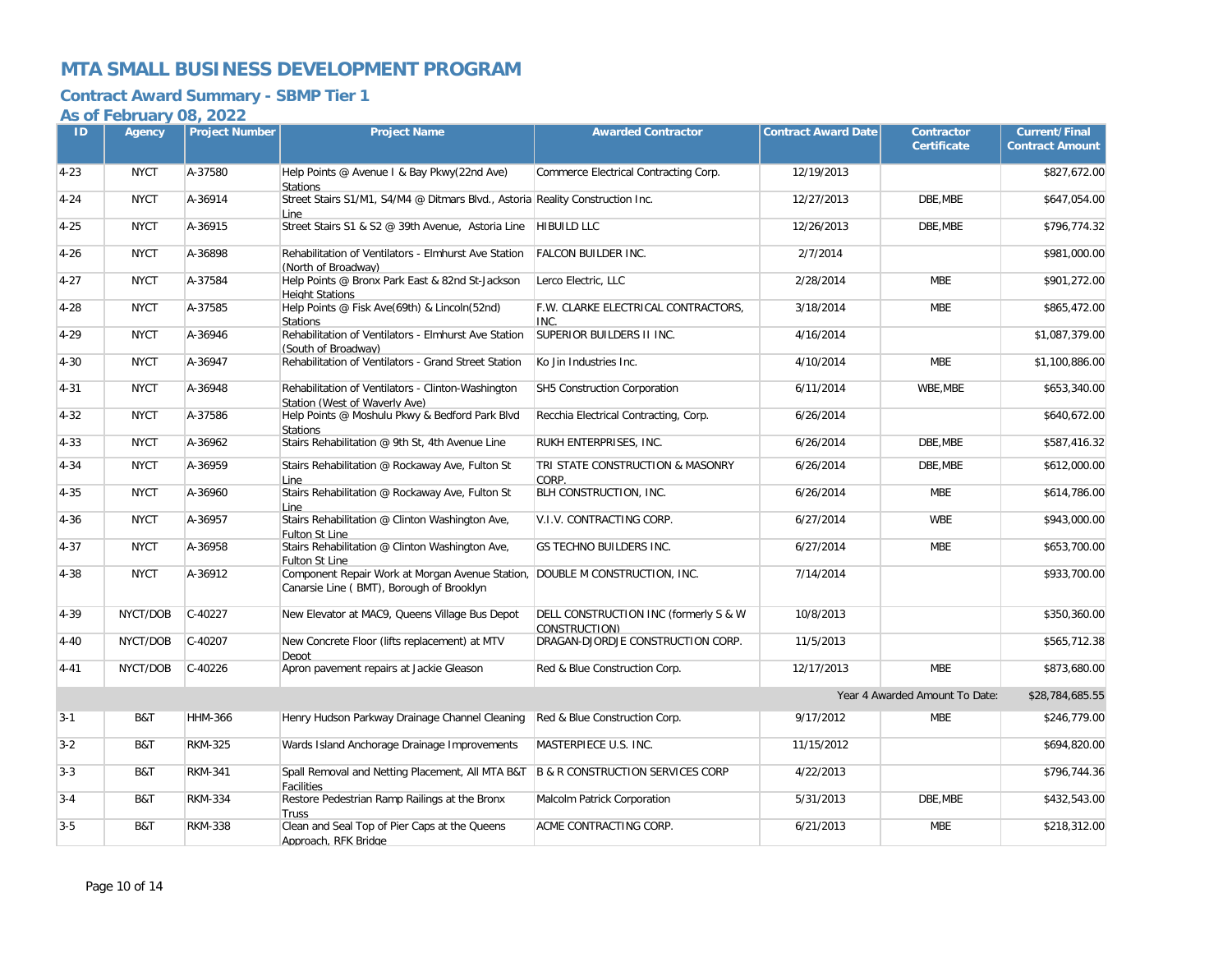### **Contract Award Summary - SBMP Tier 1**

| ID       | <b>Agency</b> | <b>Project Number</b> | <b>Project Name</b>                                                                                                                         | <b>Awarded Contractor</b>                                                 | <b>Contract Award Date</b> | <b>Contractor</b><br><b>Certificate</b> | <b>Current/Final</b><br><b>Contract Amount</b> |
|----------|---------------|-----------------------|---------------------------------------------------------------------------------------------------------------------------------------------|---------------------------------------------------------------------------|----------------------------|-----------------------------------------|------------------------------------------------|
| $3 - 6$  | B&T           | <b>VNC-1301</b>       | Door Replacement in the Existing Tunnel under the PMY Construction Corp.<br>Tollbooths and Service Building, Verrazano-Narrows              |                                                                           | 6/17/2013                  |                                         | \$249,849.93                                   |
| $3 - 7$  | B&T           | <b>HHM-369</b>        | Replace netting above lower level deck and new<br>netting in lower level maintenance garage, Henry<br><b>PhilH</b>                          | Kapris, Inc.                                                              | 7/12/2013                  | DBE.MBE                                 | \$436,758.00                                   |
| $3 - 8$  | LIRR          | 6111                  | Ronkonkoma Roof Repair                                                                                                                      | REDDY BUILDERS INC.                                                       | 11/14/2012                 |                                         | \$84,600.00                                    |
| $3 - 9$  | LIRR          | 6110                  | Supplemental HVAC at JCC 4th Floor                                                                                                          | MVG CONSTRUCTION INC.                                                     | 12/21/2012                 | <b>MBE</b>                              | \$334,650.00                                   |
| $3 - 10$ | LIRR          | 6115                  | Ridgewood Bridge Painting (Group 1) Myrtle Ave<br>and Cvpress Hill Street.                                                                  | RUKH ENTERPRISES, INC.                                                    | 3/15/2013                  | DBE.MBE                                 | \$891.969.91                                   |
| $3 - 11$ | LIRR          | 6116                  | Ridgewood Bridge Painting (Group 2) Cooper Ave<br>and Central Ave.                                                                          | <b>EAST COAST PAINTING &amp; MAINTENANCE</b><br>LIMITED LIABILITY COMPANY | 3/15/2013                  | DBE,                                    | \$793,730.91                                   |
| $3 - 12$ | LIRR          | 6118                  | Parking Improvements at Lawrence, Laurelton, &<br>Merillion Avenue Stations.                                                                | SHRI HARI CORPORATION                                                     | 3/18/2013                  |                                         | \$446,324.40                                   |
| $3 - 13$ | LIRR          | 6117                  | Queens Village Waiting Room                                                                                                                 | <b>FAXA INC.</b>                                                          | 5/1/2013                   | <b>MBE</b>                              | \$137,409.00                                   |
| $3 - 14$ | LIRR          | 6125                  | Ronkonkoma Parking Garage - Structural Repairs to Taru Associates Corp.<br>Garage & Painting.                                               |                                                                           | 5/2/2013                   | DBE.MBE                                 | \$1,118,150.00                                 |
| $3 - 15$ | LIRR          | 6130                  | HSF Misc. Elevator Upgrade                                                                                                                  | STANCO ELECTRICAL CONTRACTORS, INC.                                       | 7/31/2013                  | DBE, MBE                                | \$1,028,411.00                                 |
| $3 - 16$ | <b>MNR</b>    | 1000025607            | Hartsdale Station Roof Renewal                                                                                                              | Litehouse Builders Inc.                                                   | 7/9/2013                   |                                         | \$354,863.39                                   |
| $3 - 17$ | <b>MNR</b>    | M6020204              | Hartsdale Station Building Renewal                                                                                                          | UNIQUE WOODWORKING INC.                                                   |                            | DBE, MBE                                | \$0.00                                         |
| $3 - 18$ | <b>MNR</b>    | 1000027086            | New Rochelle and Pelham Guard Rails and Pelham<br><b>Station Bicvcle Parking Deck</b>                                                       | BRONX BASE BUILDERS, LTD.                                                 | 7/31/2013                  | <b>MBE</b>                              | \$785,024.89                                   |
| $3-19$   | <b>MNR</b>    | 1000024565            | Larchmont Guard Rails                                                                                                                       | M I T BROTHERS CONSTRUCTION INC.                                          | 7/31/2013                  | DBE, MBE                                | \$497,000.00                                   |
| $3 - 20$ | <b>NYCT</b>   | P-36428               | Rehabilitation of Concourse East 144th Street<br>Substation Roof and Enclosure                                                              | SPECTRA & DEAN CONSTRUCTION INC.                                          | 9/18/2012                  | <b>MBE</b>                              | \$597,000.00                                   |
| $3 - 21$ | <b>NYCT</b>   | D-37461               | HVAC Upgrade at 130 LP                                                                                                                      | Recchia Electrical Contracting, Corp.                                     | 3/29/2013                  |                                         | \$626,000.00                                   |
| $3 - 22$ | <b>NYCT</b>   | C-43047               | Waterproofing of Communications Rooms at Five<br>(5) Locations                                                                              | REDDY BUILDERS INC.                                                       | 5/24/2013                  |                                         | \$387,000.00                                   |
| $3 - 23$ | <b>NYCT</b>   | A-36901               | 23rd Street Station, 6th Avenue Line                                                                                                        | <b>GEM - QUALITY CORPORATION</b>                                          | 5/30/2013                  | DBE, MBE                                | \$570,750.00                                   |
| $3 - 24$ | <b>NYCT</b>   | A-36902               | 23rd Street Station, 6th Avenue Line                                                                                                        | Sharan Builders, Inc.                                                     | 5/31/2013                  | <b>MBE</b>                              | \$644,000.00                                   |
| $3 - 25$ | <b>NYCT</b>   | A-36903               | 7th Avenue Station, 6th Avenue Line                                                                                                         | DOUBLE M CONSTRUCTION, INC.                                               | 5/31/2013                  |                                         | \$796,516.34                                   |
| $3 - 26$ | <b>NYCT</b>   | A-36904               | 7th Avenue Station, 6th Avenue Line                                                                                                         | ZION CONTRACTING, LLC                                                     | 5/31/2013                  | DBE.MBE                                 | \$710,000.00                                   |
| $3 - 27$ | <b>NYCT</b>   | C-40481R              | Upgrade of Underground Storage Tanks at Fresh<br>Pond Road Bus Depot                                                                        | PSP Construction, Inc.                                                    | 6/12/2013                  |                                         | \$1,574,850.11                                 |
| $3 - 28$ | <b>NYCT</b>   | P-36430               | Rehabilitation of East 180th Street, Morris Park                                                                                            | GENESUS ONE ENTERPRISE INC.                                               | 7/30/2013                  | DBE, MBE                                | \$1,092,681.00                                 |
| $3-29$   | <b>NYCT</b>   | C-33855               | Substation Roof and Enclosure<br>Rehabilitation of Subway Vault Roof At Delancey St. SAI SERVICES INC.<br>(Essex-Norfolk Sts.) Jamaica Line |                                                                           | 7/24/2013                  | DBE.MBE                                 | \$854,221.27                                   |
| $3 - 30$ | <b>NYCT</b>   | C-33854               | Rehabilitation of Subway Vault Roof At Delancey St. B & S IRONWORKS, LLC<br>(Norfolk-Suffolk Sts.) Jamaica Line                             |                                                                           | 7/24/2013                  | WBE, DBE, MBE                           | \$855,712.00                                   |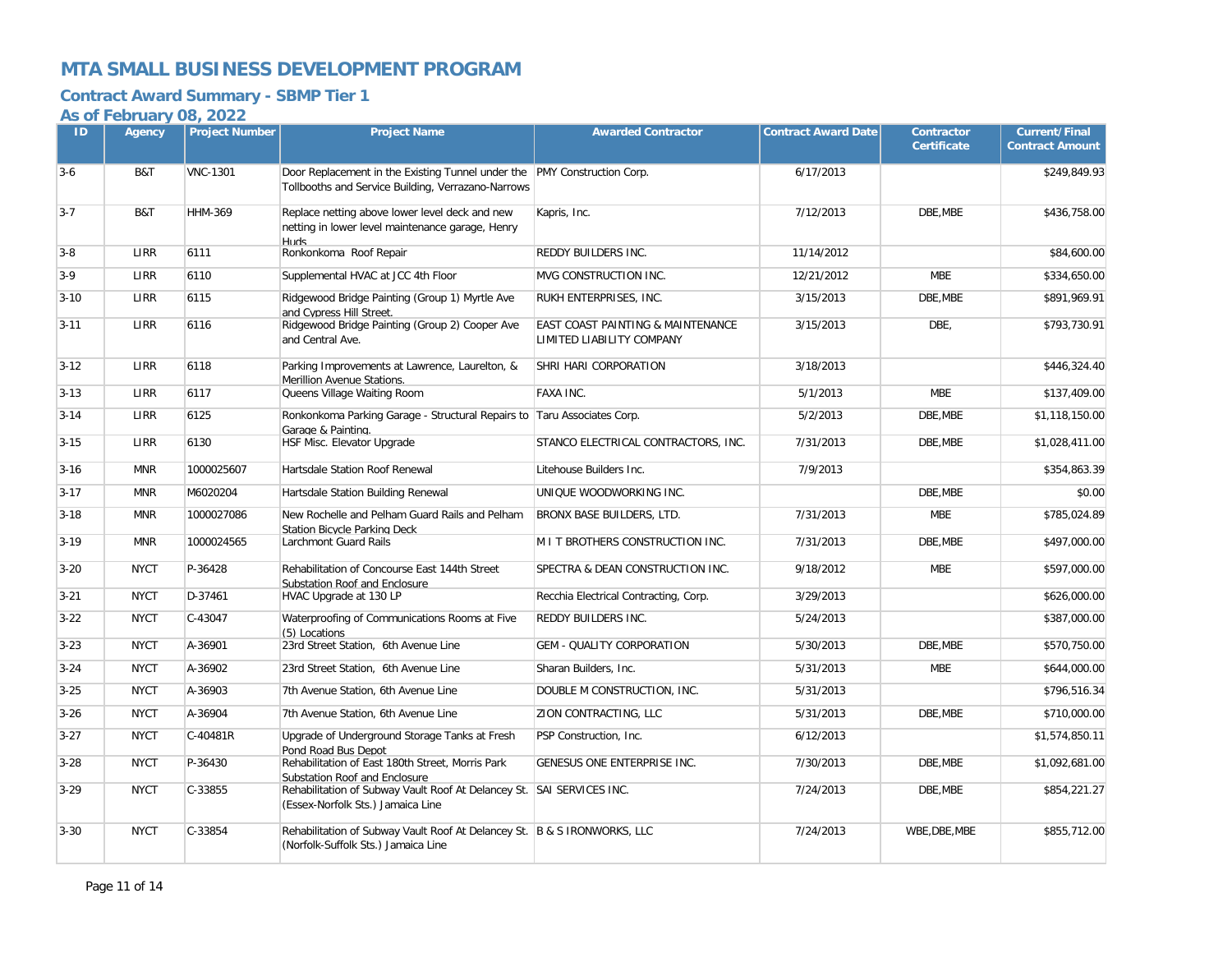### **Contract Award Summary - SBMP Tier 1**

| ID       | Agency      | <b>Project Number</b> | <b>Project Name</b>                                                                                       | <b>Awarded Contractor</b>                           | <b>Contract Award Date</b> | <b>Contractor</b><br><b>Certificate</b> | <b>Current/Final</b><br><b>Contract Amount</b> |
|----------|-------------|-----------------------|-----------------------------------------------------------------------------------------------------------|-----------------------------------------------------|----------------------------|-----------------------------------------|------------------------------------------------|
| $3 - 31$ | <b>NYCT</b> | C-40507R              | Charleston Retention Basin Decommissioning Rebid Streamline Remodeling, Inc.                              |                                                     | 7/29/2013                  |                                         | \$842,500.00                                   |
| $3 - 32$ | <b>NYCT</b> | A-37581               | Help Points Installation @ Various Locations                                                              | Innovative Electric of New York, Inc.               | 7/25/2013                  | <b>WBE</b>                              | \$763,472.00                                   |
| $3 - 33$ | <b>NYCT</b> | A-37582               | Help Points Installation @ Various Locations                                                              | Energize Electrical Contracting Corp.               | 7/25/2013                  |                                         | \$818,172.00                                   |
| $3 - 34$ | <b>NYCT</b> | A-36919               | Franklin Ave. Station, Eastern Pkwy Line, Station<br>Stairs S1 & S3                                       | <b>GREAT CONSTRUCTION &amp; RENOVATION,</b><br>INC. | 7/30/2013                  | <b>MBE</b>                              | \$817,530.00                                   |
| $3 - 35$ | <b>NYCT</b> | A-36920               | Franklin Ave. Station, Eastern Pkwy Line, Station<br>Stairs S2 & S4                                       | Citizen Gen. Contractors Inc.                       | 7/30/2013                  | <b>MBE</b>                              | \$768,571.00                                   |
| $3 - 36$ | NYCT/DOB    | $C-40216$             | New Concrete Floor (lifts replacement) at Ulmer<br>Park Depot                                             | APN CONSTRUCTION CORP.                              | 7/30/2013                  | <b>MBE</b>                              | \$772,113.13                                   |
|          |             |                       |                                                                                                           |                                                     |                            | Year 3 Awarded Amount To Date:          | \$23,039,028.64                                |
| $2 - 1$  | B&T         | RIM-1102              | Fencing at Former DPR Ofices                                                                              | FAXA INC.                                           | 10/26/2011                 | <b>MBE</b>                              | \$84,000.00                                    |
| $2 - 2$  | B&T         | QMC-1101              | QMT 1st Floor Alteration                                                                                  | BRONX BASE BUILDERS, LTD.                           | 2/8/2012                   | <b>MBE</b>                              | \$160,472.85                                   |
| $2 - 3$  | B&T         | RIM-1201              | Electrical work in 5 Boro Shops                                                                           | ON DEMAND ELECTRICAL SERVICES INC.                  | 5/24/2012                  |                                         | \$254,000.00                                   |
| $2 - 4$  | B&T         | <b>BBM-357</b>        | <b>BBT Parking Deck Restoration</b>                                                                       | ALLIANCE TRI-STATE CONSTRUCTION, INC.               | 7/5/2012                   |                                         | \$241,270.00                                   |
| $2-5$    | <b>LIRR</b> | 6078                  | Roof Replacements at Jamaica and Morris Park<br>Facilities.                                               | Litehouse Builders Inc.                             | 9/30/2011                  |                                         | \$622,458.00                                   |
| $2 - 6$  | LIRR        | 6082                  | Shop Reconfiguration: Richmond Hill Fit-Out                                                               | BLH CONSTRUCTION, INC.                              | 10/26/2011                 | <b>MBE</b>                              | \$419,380.00                                   |
| $2 - 7$  | <b>LIRR</b> | 6096                  | Bridge Painting at Massapequa Station                                                                     | RVS CONSTRUCTION CORPORATION                        | 7/3/2012                   |                                         | \$542,060.00                                   |
| $2 - 8$  | LIRR        | 6094                  | HVAC Replacements at Richmond Hill Shop, & West THE CARDENAS GROUP INC.<br>Side Yard (various buildings). |                                                     | 7/9/2012                   | DBE, MBE                                | \$176,467.43                                   |
| $2 - 9$  | <b>LIRR</b> | 6095                  | Roof Replacement at Richmond Hill Shop                                                                    | DRAGAN-DJORDJE CONSTRUCTION CORP.                   | 6/21/2012                  |                                         | \$829,154.14                                   |
| $2 - 10$ | <b>MNR</b>  | 8294                  | Park Avenue Tunnel Renewal                                                                                | Streamline Remodeling, Inc.                         | 2/2/2012                   |                                         | \$195.291.00                                   |
| $2 - 11$ | <b>MNR</b>  | 10929                 | New Haven Line - Platform Guardrail Replacement<br>(Mamaroneck & Harrison Station)                        | Innovative Electric of New York, Inc.               | 1/27/2012                  | <b>WBE</b>                              | \$780,713.98                                   |
| $2 - 12$ | <b>MNR</b>  | 10956                 | New Haven Line - Remove existing platform guard<br>rail and replace with new.                             | CHAMPION CONSTRUCTION SERVICES<br>CORP.             | 1/27/2012                  |                                         | \$312,571.00                                   |
| $2 - 13$ | <b>NYCT</b> | C-34815               | Canopy Reconstruction Police Facility at Beach<br>116th Street                                            | MAYSONET LIMITED LIABILITY COMPANY                  | 10/14/2011                 | <b>MBE</b>                              | \$320,643.00                                   |
| $2 - 14$ | <b>NYCT</b> | A-36858               | 138th & 3rd Ave, Pelham Line                                                                              | HIBUILD LLC                                         | 12/9/2011                  | DBE, MBE                                | \$427,751.00                                   |
| $2 - 15$ | <b>NYCT</b> | A-36862               | Fordham Road, Concourse Line                                                                              | <b>GEM - QUALITY CORPORATION</b>                    | 12/9/2011                  | DBE.MBE                                 | \$623,963.00                                   |
| $2 - 16$ | <b>NYCT</b> | A-36859               | 7th Ave., Brighton Line                                                                                   | Minhas Construction Corp.                           | 3/22/2012                  | DBE, MBE                                | \$255,540.00                                   |
| $2 - 17$ | <b>NYCT</b> | $C-62011$             | Upgrade of Underground Storage Tanks at Jamaica<br>Depot                                                  | ENSOME BUILDERS INC.                                | 6/11/2012                  | <b>MBE</b>                              | \$332,885.00                                   |
| $2 - 18$ | <b>NYCT</b> | C-43044               | Communication Room HVAC at Dyckman Street<br>Station & 96th St Station - 8th Avenue Line                  | VOLTAMP ELECTRICAL CONTRACTORS, INC.                | 6/1/2012                   | DBE, MBE                                | \$451,721.00                                   |
| $2 - 19$ | <b>NYCT</b> | C-43750               | Livingston Plaza Sidewalk Shed                                                                            | Malcolm Patrick Corporation                         | 6/29/2012                  | DBE, MBE                                | \$910,777.26                                   |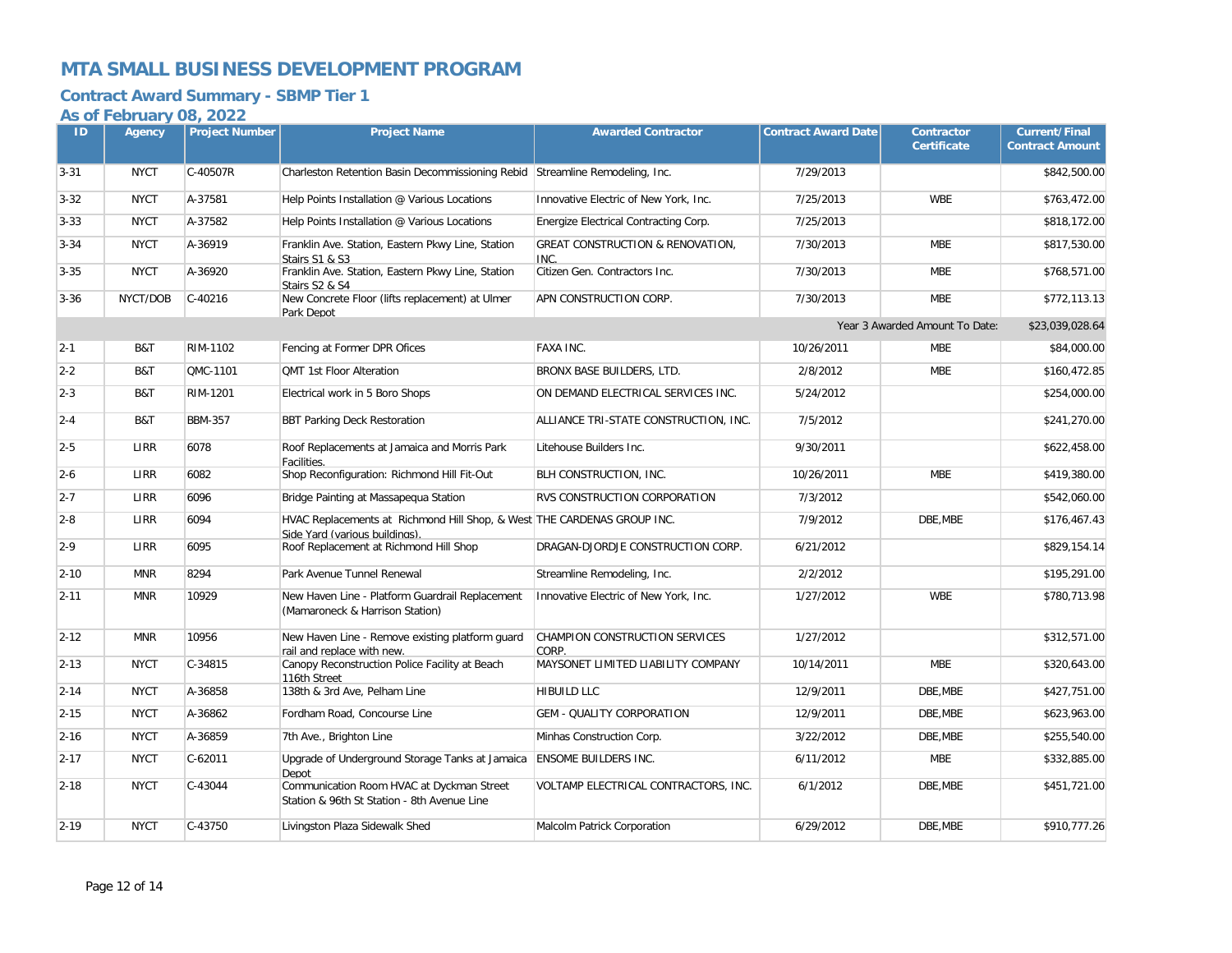### **Contract Award Summary - SBMP Tier 1**

| ID       | Agency      | <b>Project Number</b> | <b>Project Name</b>                                                                   | <b>Awarded Contractor</b>                              | <b>Contract Award Date</b> | <b>Contractor</b><br><b>Certificate</b> | <b>Current/Final</b><br><b>Contract Amount</b> |
|----------|-------------|-----------------------|---------------------------------------------------------------------------------------|--------------------------------------------------------|----------------------------|-----------------------------------------|------------------------------------------------|
|          |             |                       |                                                                                       |                                                        |                            |                                         |                                                |
| $2 - 20$ | <b>NYCT</b> | A-36872               | Junction Blvd., Flushing Line                                                         | CITYWIDE BUILDING RESTORATION, INC.                    | 7/13/2012                  |                                         | \$626,461.00                                   |
| $2 - 21$ | <b>NYCT</b> | A-36873               | Junction Blvd., Flushing Line                                                         | SILVERLANDS SERVICES INC.                              | 7/13/2012                  |                                         | \$574,444.00                                   |
| $2 - 22$ | <b>NYCT</b> | E-31115               | Install 2 Bus Washers at Gun Hill Depot                                               | DELL CONSTRUCTION INC (formerly S & W<br>CONSTRUCTION) | 6/6/2012                   |                                         | \$771,300.00                                   |
| $2 - 23$ | <b>NYCT</b> | E-31373               | Install 2 Bus Washers at Casey Stengel Depot                                          | ZION CONTRACTING, LLC                                  | 6/19/2012                  | DBE, MBE                                | \$789,622.31                                   |
| $2 - 24$ | <b>NYCT</b> | E-31117               | Upgrade 3 Bus Washers at Kingsbridge Depot                                            | Shazi Construction Co., Inc.                           | 7/5/2012                   |                                         | \$1,117,983.42                                 |
| $2 - 25$ | NYCT/DOB    | $C-40473$             | Chassis Wash Lift Replacement at Fresh Pond Depot BHW CONTRACTING INC.                |                                                        | 8/30/2011                  | DBE, MBE                                | \$966,858.00                                   |
| $2 - 26$ | NYCT/DOB    | C-40474               | Chassis Wash Lift Replacement at Castleton Depot                                      | NEHAL CONTRACTING, INC.                                | 2/16/2012                  | DBE.MBE                                 | \$402,400.00                                   |
| $2 - 27$ | NYCT/DOB    | $C-40211$             | Manhattanville Bus Depot - Replacement of 2<br>Chassis Wash Lifts                     | TRI STATE CONSTRUCTION & MASONRY<br>CORP.              | 6/26/2012                  | DBE, MBE                                | \$699,889.00                                   |
| $2 - 28$ | NYCT/DOB    | C-40480               | Chassis Wash Lift Replacement at East New York<br>Depot                               | SH5 Construction Corporation                           | 7/3/2012                   | WBE, MBE                                | \$647,970.50                                   |
| $2 - 29$ | NYCT/DOB    | $C-40212$             | Ulmer Park Fa‡ade Restoration                                                         | SHRI CONSTRUCTION, CORP.                               | 6/28/2012                  | <b>MBE</b>                              | \$854,133.00                                   |
| $2 - 30$ | NYCT/DOB    | C-40220               | Flatbush Fa‡ade Restoration                                                           | V.I.V. CONTRACTING CORP.                               | 7/9/2012                   | <b>WBE</b>                              | \$824,735.00                                   |
|          |             |                       |                                                                                       |                                                        |                            | Year 2 Awarded Amount To Date:          | \$16,216,914.89                                |
| $1 - 1$  | B&T         | R606AW94              | <b>Tower Structure Pointing</b>                                                       | RUKH ENTERPRISES, INC.                                 | 1/10/2011                  | DBE, MBE                                | \$396,693.47                                   |
| $1-2$    | B&T         | GFM-507               | Spalling Removal                                                                      | MERIT CONSTRUCTORS INC.                                | 2/28/2011                  | DBE, MBE                                | \$708,022.96                                   |
| $1-3$    | B&T         | <b>MPM-334</b>        | Roof Upgrade @ Marine Parkway Service Building                                        | ULTIMA CONSTRUCTION, INC.                              | 5/31/2011                  | WBE, DBE, MBE                           | \$934,315.95                                   |
| $1 - 4$  | B&T         | <b>HHM-363</b>        | Facade Restoration at Henry Hudson Bridge Service   ZION CONTRACTING, LLC<br>Buildina |                                                        | 6/16/2011                  | DBE.MBE                                 | \$222,746.66                                   |
| $1-5$    | LIRR        | 6068                  | Platform Handrail Replacements at Queens Village<br>Station.                          | RIGGS CONSTRUCTION COMPANY INC.                        | 1/27/2011                  | DBE, MBE                                | \$411,726.77                                   |
| $1-6$    | <b>LIRR</b> | 6069                  | Station Enhancements at Valley Stream Station &<br>Atlantic Avenue Facility           | MASTERPIECE U.S. INC.                                  | 4/13/2011                  |                                         | \$426,562.94                                   |
| $1 - 7$  | LIRR        | 6070                  | Stony Brook & Kew Gardens Parking Improvements. Reality Construction Inc.             |                                                        | 4/15/2011                  | DBE, MBE                                | \$403,726.00                                   |
| $1 - 8$  | LIRR        | 6071                  | Shop Reconfiguration: West Side Shop.                                                 | DONALD MC GEACHY, INC.                                 | 5/23/2011                  | <b>MBE</b>                              | \$320,880.00                                   |
| $1-9$    | LIRR        | 6077                  | MTA Police Department Facility in Central Islip:<br>Interior fit-out of 2nd Floor.    | ALLIANCE TRI-STATE CONSTRUCTION, INC.                  | 7/11/2011                  |                                         | \$117,254.00                                   |
| $1 - 10$ | LIRR        | 6081                  | Elevator Replacements at LIRR Hillside Facility                                       | Laser Electrical Contracting Inc.                      | 7/12/2011                  | <b>MBE</b>                              | \$834,299.00                                   |
| $1 - 11$ | LIRR        | 6080                  | Ronkonkoma Yard Material Lay down / Storage Area PSP Construction, Inc.               |                                                        | 7/12/2011                  |                                         | \$877,000.00                                   |
| $1 - 12$ | <b>MNR</b>  | MNR-79064             | Port Jervis Station Improvements - Phase I                                            | Lashay's Construction & Development Co.,<br>Inc.       | 12/23/2010                 | DBE, MBE                                | \$647,661.40                                   |
| $1 - 13$ | <b>MNR</b>  | 79274                 | Poughkeepsie Station Rehabilitation                                                   | SCOTT ELECTRICAL SERVICE, LLC                          | 4/8/2011                   | DBE.MBE                                 | \$671,121.00                                   |
| $1 - 14$ | <b>NYCT</b> | A-36178               | Street Stair Replacement 7 Stations - New Lots Line ARCH BUILDERS & DEVELOPERS, INC.  |                                                        | 11/29/2010                 | WBE, DBE, MBE                           | \$560,000.00                                   |
| $1 - 15$ | <b>NYCT</b> | A-36180               | Street Stair Replacement 7 Stations - New Lots Line SILVERLANDS SERVICES INC.         |                                                        | 12/23/2010                 |                                         | \$457,777.00                                   |